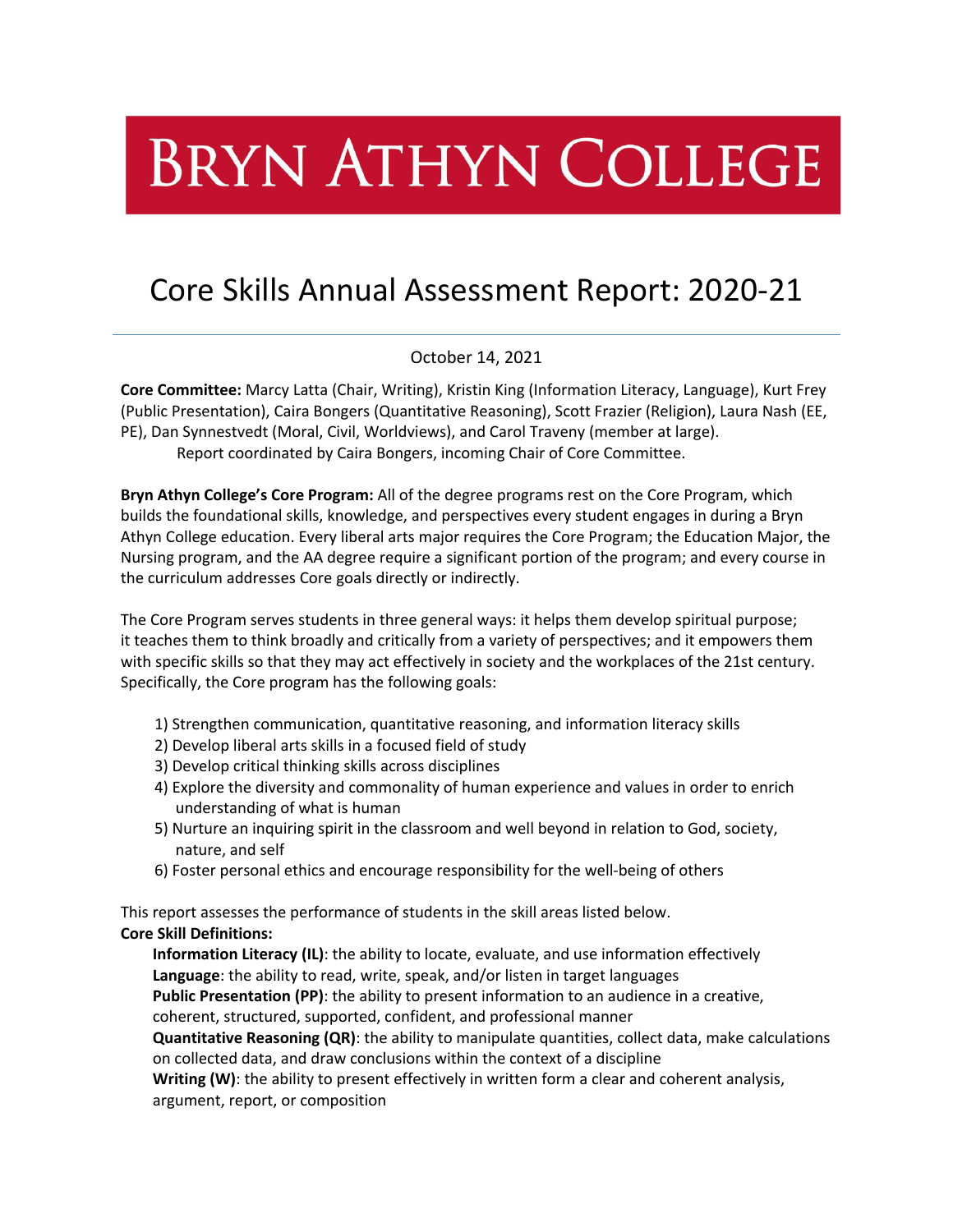[Scientific reasoning—the ability to analyze and draw conclusions about scientific observations and data—is assessed in the Science Area Assessment Report.]

# **A. Learning Outcome Results (Student Performance in Core Skills):**

Table 1 tracks student performance in core skills by percent of scores at three levels:

- Scores of 2 & 3: meets or exceeds expectations
- Score of 1: minimally passing
- Score of 0: below passing

Table 2 (next page) tracks cohort performance against performance targets defined by the Core Committee (see Section D (page 6) for definitions of cohort, assessment, and performance targets).

| Table 1. Student Performance in Core Skills, Reported by Percent of Scores and Three |  |
|--------------------------------------------------------------------------------------|--|
| Performance Levels, 2014-15 through 2020-2021                                        |  |

| <b>Core Skill</b>                  | n    | <b>Percent of scores</b><br>meeting or exceeding<br>expectations<br>(scores of 2 & 3) | Percent of<br>minimally<br>passing scores<br>(scores of 1) | Percent of<br>failing scores<br>(scores of 0) |
|------------------------------------|------|---------------------------------------------------------------------------------------|------------------------------------------------------------|-----------------------------------------------|
| Information Literacy (IL)          | 1430 | 72%                                                                                   | 26%                                                        | 5%                                            |
| Capstone IL (ILC)                  | 333  | 79%                                                                                   | 20%                                                        | 2%                                            |
| Language (LANG)                    | 361  | 90%                                                                                   | 8%                                                         | 2%                                            |
| <b>Public Presentation (PP)</b>    | 773  | 87%                                                                                   | 11%                                                        | 2%                                            |
| Capstone PP (PPC)                  | 305  | 92%                                                                                   | 8%                                                         | 0%                                            |
| Quantitative Reasoning (QR)        | 1880 | 72%                                                                                   | 22%                                                        | 5%                                            |
| Writing (W)                        | 1746 | 77%                                                                                   | 20%                                                        | 3%                                            |
| Capstone Writing (WC)              | 310  | 83%                                                                                   | 16%                                                        | 2%                                            |
| <b>Standard Grammar Test (SGT)</b> | 348  | 61%                                                                                   | 27%                                                        | 13%                                           |

See Table 4 (page 12) for a breakdown of assessment scores by year and by four performance levels. See Section B (page 4) for statements of the learning outcomes associated with each of these skills. See Section D (page 6) for definitions of the cohorts, assessments, and cohort performance expectations. For cohort performance measured against targets, see Table 2 on the next page.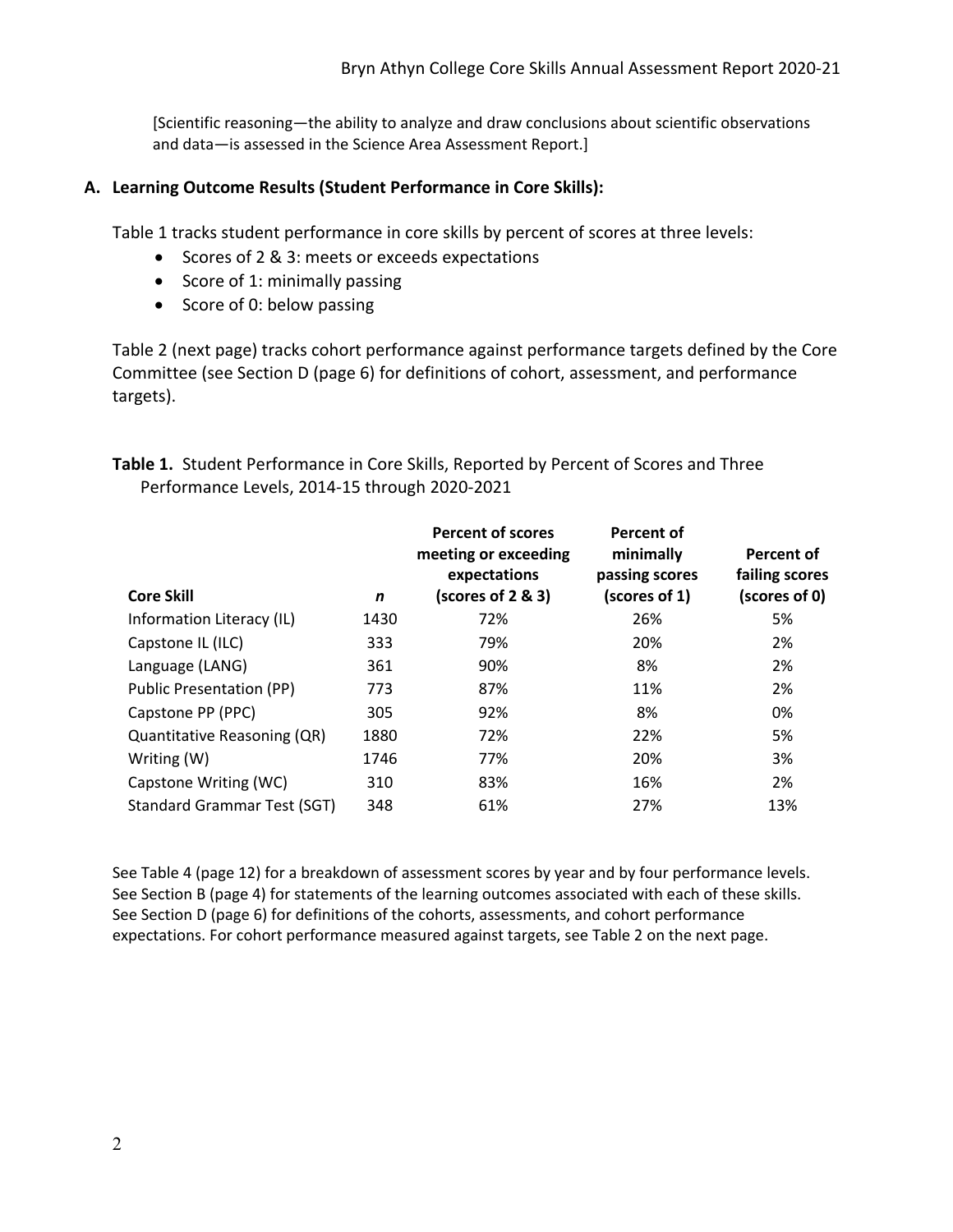|                    | <b>Assessment</b>       | 2020-21          | 2019-20          | 2018-<br>19 | 2017-<br>18 | 2016-<br>17 | 2015-<br>16 | 2014-<br>15 |                                                     |
|--------------------|-------------------------|------------------|------------------|-------------|-------------|-------------|-------------|-------------|-----------------------------------------------------|
| IL LO <sub>1</sub> |                         |                  |                  |             |             |             |             |             |                                                     |
| IL Test            | $\mathbf{1}$            |                  |                  | <b>NA**</b> | <b>NA**</b> | 54%         | 44%         | <b>12%</b>  | >75% pass                                           |
| Core               | $\mathbf{1}$            | 78%<br>(145/187) | 83%<br>(148/179) | 71%         | 75%         | 70%         | 66%         | 61%         | >50% 2 or 3                                         |
|                    | $\overline{2}$          | 6%<br>(12/187)   | 4%<br>(8/179)    | 4%          | 4%          | 6%          | 8%          | 8%          | <10% fail                                           |
|                    | 3                       | 3%<br>(9/33)     | 21%<br>(4/19)    | 0%          | 3%          | 10%         | 4%          | 8%          | <20% fail 1st yr crs                                |
|                    | $\overline{\mathbf{4}}$ | 82%<br>(37/45)   | 88%<br>(49/56)   | 80%         | 74%         | 84%         | 83%         | 64%         | >70% 2 or 3<br>(Until 2019-20:<br><10 below Core 1) |
| Lang<br>LO1        |                         |                  |                  |             |             |             |             |             |                                                     |
| Sacred             | $\mathbf{1}$            | 89%<br>(17/19)   | 92%<br>(12/13)   | 100%        | 80%         | 100%*       | 77%         | 83%         | >70% 2 or 3                                         |
|                    | $\overline{2}$          | 0%<br>(0/19)     | 8%<br>(1/13)     | 0%          | 10%         | 0%          | 1%          | 0%          | <10% fail                                           |
| Modern             | $\mathbf 1$             | 90%<br>(37/41)   | 82%<br>(42/51)   | 97%         | 80%         | 77%*        | 69%         | 68%         | >70% 2 or 3                                         |
|                    | $\overline{2}$          | 2%<br>(1/41)     | 2%<br>(1/51)     | 0%          | 9%          | $0\%*$      | 7%          | 10%         | <10% fail                                           |
| PP LO <sub>1</sub> |                         |                  |                  |             |             |             |             |             |                                                     |
| Core               | $\mathbf{1}$            | 1%<br>(1/110)    | 3%<br>(4/133)    | 1%          | 2%          | 1%          | 6%          | 3%          | <5% fail                                            |
|                    | $\overline{2}$          | 89%<br>(98/110)  | 86%<br>(115/133) | 92%         | 85%         | 92%         | 83%         | 82%         | >70% 2 or 3                                         |
|                    | 3                       | 96%<br>(47/49)   | 96%<br>(54/56)   | 92%         | 86%         | 83%         | 94%         | 97%         | <10% below Core<br>2                                |
| QRLO <sub>1</sub>  |                         |                  |                  |             |             |             |             |             |                                                     |
| Core               | $\mathbf{1}$            | 0%<br>(0/29)     | 2%<br>(1/47)     | 3%          | 0%          | 5%          | 2%          | 12%         | <15% fail                                           |
|                    | $\overline{2}$          | 8%<br>(18/231)   | 4%<br>(9/201)    | 4%          | 4%          | 6%          | 6%          | 8%          | <10% fail                                           |
|                    | 3                       | 69%<br>(160/231) | 79%<br>(159/201) | 73%         | 78%         | 72%         | 68%         | 64%         | >70% 2 or 3                                         |
| <b>WLO1</b>        |                         |                  |                  |             |             |             |             |             |                                                     |
| Core               | $\mathbf 1$             | 3%<br>(6/235)    | 6%<br>(16/268)   | 2%          | 1%          | 3%          | 3%          | 4%          | <5% fail                                            |
|                    | $\overline{2}$          | 74%<br>(175/235) | 81%<br>(218/268) | 76%         | 84%         | 76%         | 74%         | 72%         | >70% 2 or 3 (W)                                     |
|                    | 3                       | 83%<br>(40/48)   | 96%<br>(47/49)   | 88%         | 83%         | 73%         | 85%         | 73%         | <10% below Core<br>$\overline{2}$                   |

**Table 2.** Student Cohort Performance in Core Skills, Reported by Performance Targets, 2014-15 through 2020-21. (See above for definitions of scores)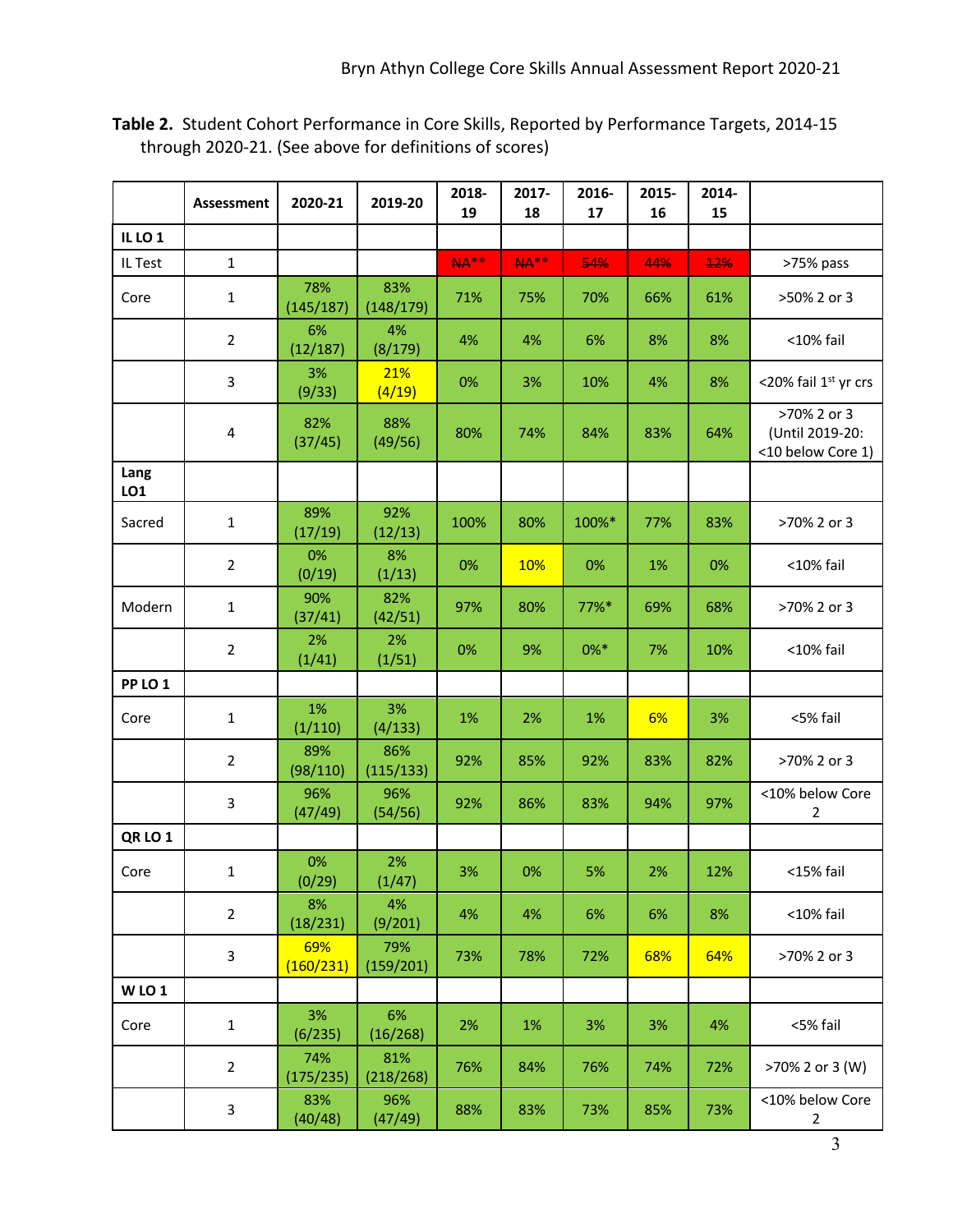# Bryn Athyn College Core Skills Annual Assessment Report 2020-21

|          | 4 | 47%<br>(25/53)  | 69%<br>(56/81)             | 60% | 70%  | 59%  |     |     | >70% 2 or 3 (SGT)                    |
|----------|---|-----------------|----------------------------|-----|------|------|-----|-----|--------------------------------------|
| $W$ LO 2 |   |                 |                            |     |      |      |     |     |                                      |
| (Wr100)  |   | 100%<br>(11/11) | 56%<br>(9/16)              | 75% | 100% | 100% | 63% | 97% | >75% 1 or higher                     |
|          |   |                 | No scores<br>for WR<br>101 | 86% | 100% | 93%  | 87% | 93% | >75% 1 or higher<br>in 101 after 100 |

**Key:** Green = meets or exceeds expectations

Yellow = falls below expectation by no more than 5 percentage points Red = does not meet expectation by more than 5 percentage points

\* Assessment scores were not collected in one or more course sections.

\*\* The IL test was eliminated as an assessment tool in the spring of 2018, thus we do not have data for 2017-18 and forward.

See Section C (page 5) for a listing of the learning outcomes embedded in the curriculum. See Section D (page 6) for definitions of assessment parameters and performance targets.

### **B. Core Skill Goals and Learning Outcomes**

#### **1. Information Literacy**

**Goal 1:** Develop the ability to locate, evaluate, and use information effectively.

**LO 1:** Display the ability to locate, evaluate, and use information effectively.

#### **2. Language**

**Goal 1:** Read and interpret authentic target language texts.

**Goal 2:** Create sensitivities to cultural identities and differences through the lens of language and its concepts.

**Goal 3:** Communicate in target language about everyday topics, including family, daily routine, shopping, traveling, recreational activities, and emotions (Modern Languages).

**Goal 4:** Appreciate the nature of a revealed text (Sacred Languages).

**LO 1:** For Sacred Languages: translate original texts accurately into English in a manner that demonstrates knowledge of vocabulary, grammar, and meaning. For Modern Languages: read, write, speak, and listen in target language at-level, per American Council on Foreign Languages (ACTFL) proficiency guidelines. Courses are designed with guidelines in mind as reflected in course syllabi.

# **3. Public Presentation**

**Goal:** Develop the ability to present information to an audience in a creative and professional manner, using coherent structure, research-supported content, effective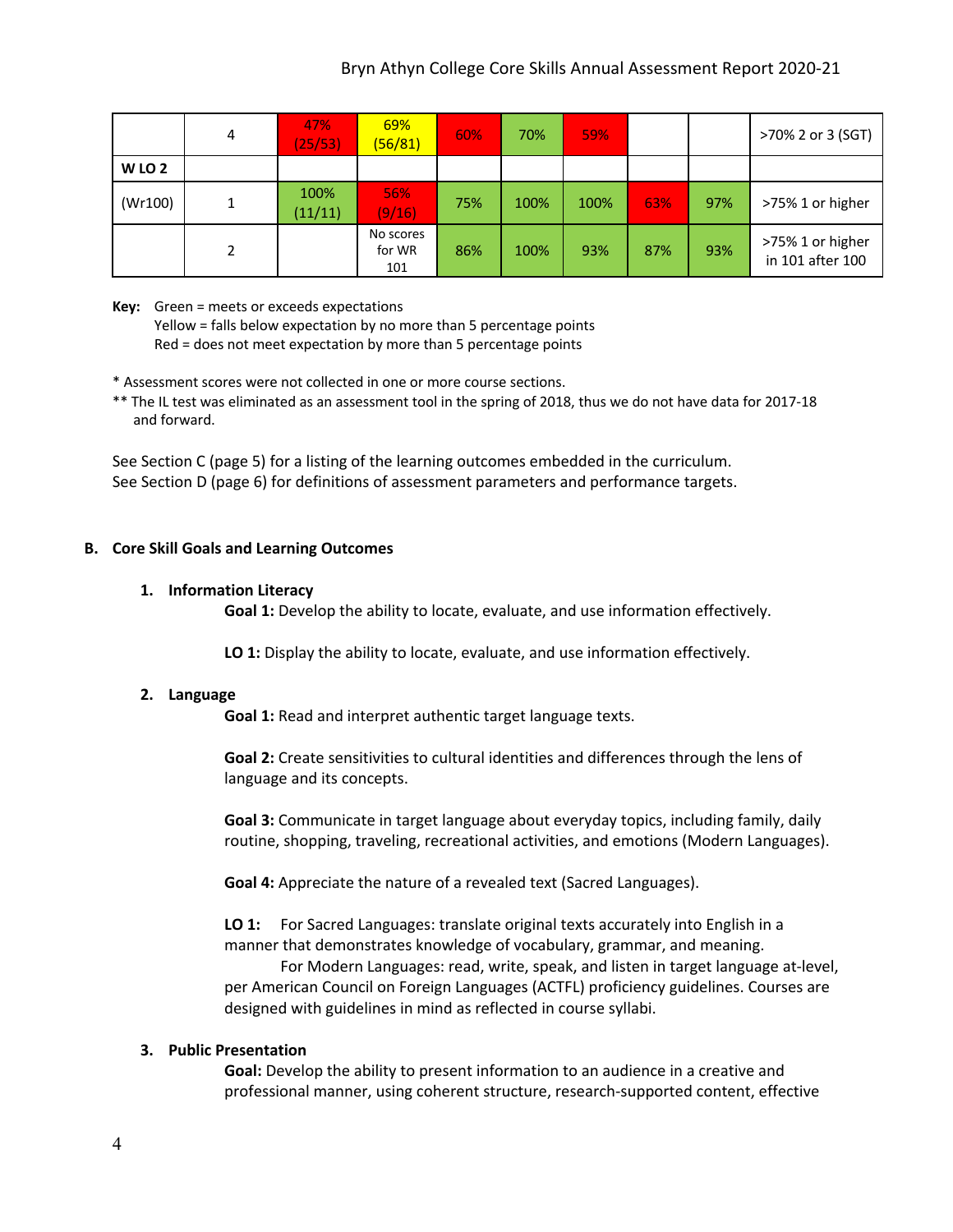visual aids, and competent delivery skills including confidence, eye-contact, appropriate language choices, effective body language.

LO 1: Deliver confident public presentations with well-researched content that are professional, effective, and structured for a positive audience experience.

### **4. Quantitative Reasoning**

**Goal:** All students should be proficient in Quantitative Reasoning, which involves manipulating quantities within the context of a discipline to reach a conclusion.

**LO 1:** Students will proficiently collect data, make calculations on collected data, draw a conclusion from the calculations, and present the conclusion in a report, paper, or presentation. These skills are assessed as a whole, not individually.

### **5. Writing**

**Goal:** Develop the ability to present effectively in written form a clear and coherent analysis, argument, report, or composition.

**LO 1:** Write clean and effective exposition, analysis, and argumentation. **LO 2:** Develop solid college-level skills in written English (for students entering without these skills).

# **C. Learning Outcomes Embedded in the Curriculum in 2020-21**

| <b>IL Courses</b> | LO1        | <b>PP Courses</b>  | LO1             | <b>QR Courses</b> | LO1 | <b>W</b> Courses | LO1       |
|-------------------|------------|--------------------|-----------------|-------------------|-----|------------------|-----------|
| <b>Bio380</b>     |            | <b>Bio380</b>      | PP              | <b>Bus320</b>     | QR  | <b>Bio122L</b>   | W         |
| <b>Bus390</b>     | IL         | <b>Bus301</b>      | PP              | Bus/Mth380        | QR  | Bus/Wrt220       | w         |
| Eng367            | IL         | Comm105            | <b>PP</b>       | Chem111L          | QR  | <b>Eng235</b>    | W         |
| FA102             | IL         | Comm205            | PP              | Econ131           | QR  | Eng370           | W         |
| <b>Hist114</b>    | IL         | <b>PSci210</b>     | PP              | Econ132           | QR  | Psci232          | W         |
| <b>HSoc401</b>    | IL         | Psyc205            | <b>PP</b>       | Math101           | QR  | <b>Rel272</b>    | w         |
| <b>ID390</b>      | IL         | <b>Rel320</b>      | PP              | <b>Math 115</b>   | QR  | Rel273w          | w         |
| Psyc490           | IL         | <b>Rel335</b>      | PP              | Math124           | QR  | <b>Rel310</b>    | W         |
| <b>Rel205</b>     | IL         | <b>Rel372</b>      | <b>PP</b>       | Math130           | QR  | <b>Rel372</b>    | w         |
| <b>Rel210</b>     | IL         | <b>Bio492</b>      | <b>PPC</b>      | Math140           | QR  | Writ101          | W         |
| <b>Rel380</b>     | IL         | Bus/ID496          | <b>PPC</b>      | Math240           | QR  | Writ202          | W         |
| <b>Bio495</b>     | <b>ILC</b> | Pscy492            | <b>PPC</b>      | Phys210           | QR  | Writ212          | W         |
| <b>Bus495</b>     | ILC        | <b>Rel490</b>      | <b>PPC</b>      |                   |     | <b>Bio495</b>    | <b>WC</b> |
| Dan495            | ILC        |                    |                 |                   |     | <b>Bus495</b>    | <b>WC</b> |
| <b>Eng499</b>     | ILC        | <b>LangCourses</b> | LO <sub>1</sub> |                   |     | Dan495           | <b>WC</b> |
| FA495             | ILC        | Heb110             | LANG01          |                   |     | <b>Eng499</b>    | <b>WC</b> |
| <b>HSoc402</b>    | <b>ILC</b> | Heb111             | LANG01          |                   |     | <b>HSoc402</b>   | <b>WC</b> |
| Math495           | ILC        | Lat250             | LANG01          |                   |     | Math495          | <b>WC</b> |
| Psyc491           | ILC        | Lat251             | LANG01          |                   |     | Psyc491          | WC        |
| <b>Rel490</b>     | ILC        | Span101            | LANG01          |                   |     | <b>Rel490</b>    | WC        |
|                   |            | Span102            | LANG01          |                   |     |                  |           |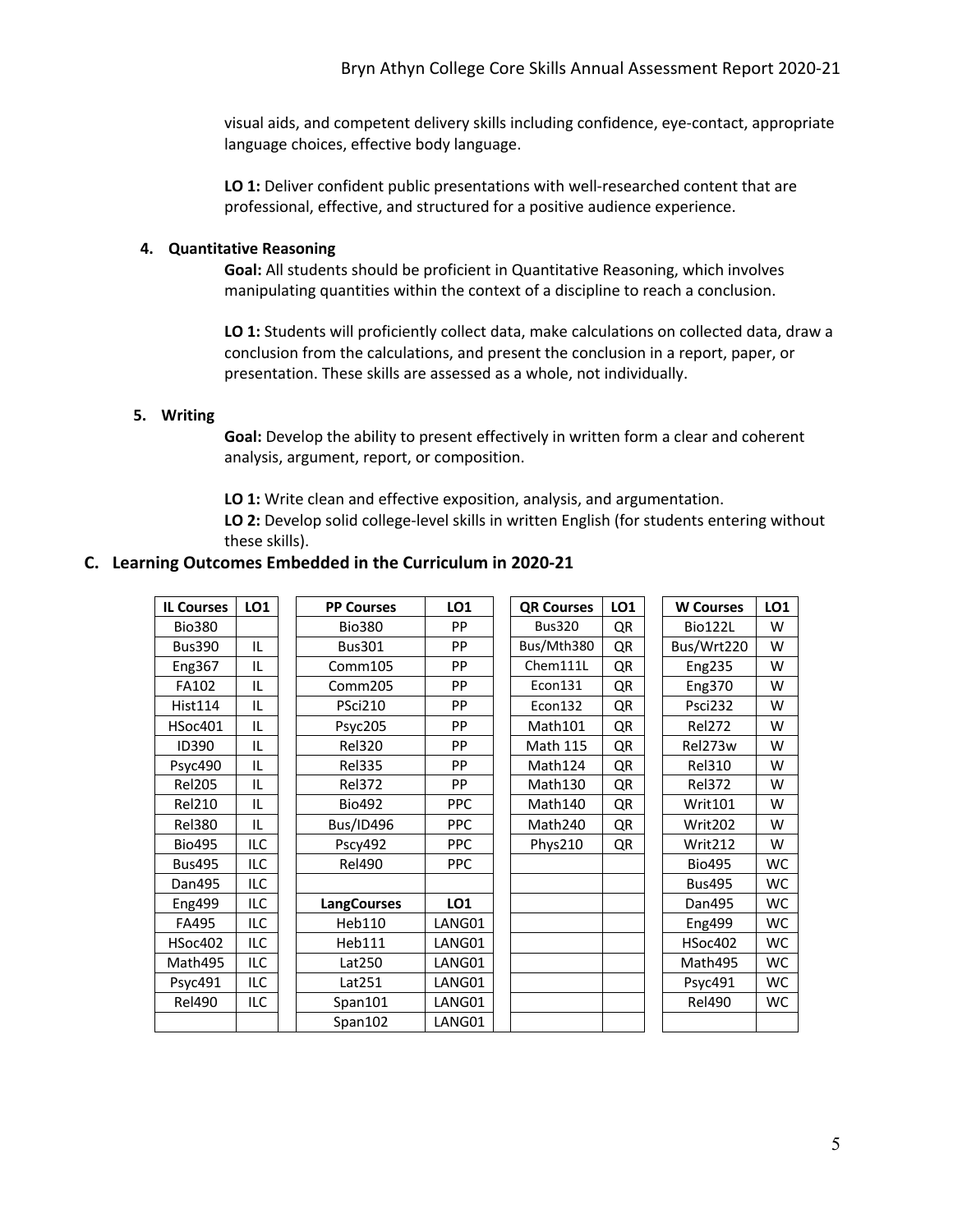# **D. Learning Outcomes Parameters**

**Information Literacy Learning Outcome 1:** Display the ability to locate, evaluate and use information effectively.

|                    | Assessment     | 2020-21          | 2019-20          | 2018-<br>19 | 2017-<br>18 | 2016-<br>17 | 2015-<br>16 | 2014-<br>15 |                                                             |
|--------------------|----------------|------------------|------------------|-------------|-------------|-------------|-------------|-------------|-------------------------------------------------------------|
| IL LO <sub>1</sub> |                |                  |                  |             |             |             |             |             |                                                             |
| IL Test            | $\mathbf{1}$   |                  |                  | <b>NA**</b> | <b>NA**</b> | 54%         | 44%         | $+2%$       | >75% pass                                                   |
| Core               | $\mathbf{1}$   | 78%<br>(145/187) | 83%<br>(148/179) | 71%         | 75%         | 70%         | 66%         | 61%         | >50% 2 or 3                                                 |
|                    | $\overline{2}$ | 6%<br>(12/187)   | 4%<br>(8/179)    | 4%          | 4%          | 6%          | 8%          | 8%          | $<$ 10% fail                                                |
|                    | 3              | 3%<br>(9/33)     | 21%<br>(4/19)    | 0%          | 3%          | 10%         | 4%          | 8%          | <20% fail $1st$<br>yr crs                                   |
|                    | 4              | 82%<br>(37/45)   | 88%<br>(49/56)   | 80%         | 74%         | 84%         | 83%         | 64%         | >70% 2 or 3<br>(Until 2019-<br>20: < 10<br>below Core<br>1) |

### **Assessment Parameters:**

| <b>CORE SKILL</b>   | Courses in IL        |                             |      |                       |                         |  |  |  |  |
|---------------------|----------------------|-----------------------------|------|-----------------------|-------------------------|--|--|--|--|
| LO designation:     | IL Skill Score       | Sonis symbol:<br>IL and ILC |      |                       |                         |  |  |  |  |
| <b>Rubric:</b>      | IL Skill Rubric*     |                             |      |                       |                         |  |  |  |  |
| Client:             | Core Program         |                             |      |                       |                         |  |  |  |  |
|                     | <b>Assessment 1</b>  | <b>Assessment 2</b>         |      | <b>Assessment 3</b>   | <b>Assessment 4</b>     |  |  |  |  |
| Cohort:             | All students         | All students                |      | All students enrolled | All students enrolled   |  |  |  |  |
|                     | enrolled in IL       | enrolled in IL              |      | in 100-level II       | in 400-level ILC        |  |  |  |  |
|                     | courses in a given   | courses in a given          |      | courses in a given    | capstone courses in a   |  |  |  |  |
|                     | year                 | vear                        | year |                       | given year              |  |  |  |  |
| Performance         | At least 50% of      | Scores of 0 are no          |      | Score of 0 are no     | At least 70% of         |  |  |  |  |
| <b>Expectation:</b> | scores in IL courses | more than 10%               |      | more than 20% in      | students will earn a    |  |  |  |  |
|                     | are 2 or higher      | overall                     |      | 100-level II courses  | score of 2 or higher in |  |  |  |  |
|                     |                      |                             |      |                       | 400-level ILC capstone  |  |  |  |  |
|                     |                      |                             |      |                       | work.                   |  |  |  |  |
|                     |                      |                             |      |                       |                         |  |  |  |  |

\*See Appendix 1a for IL scoring rubric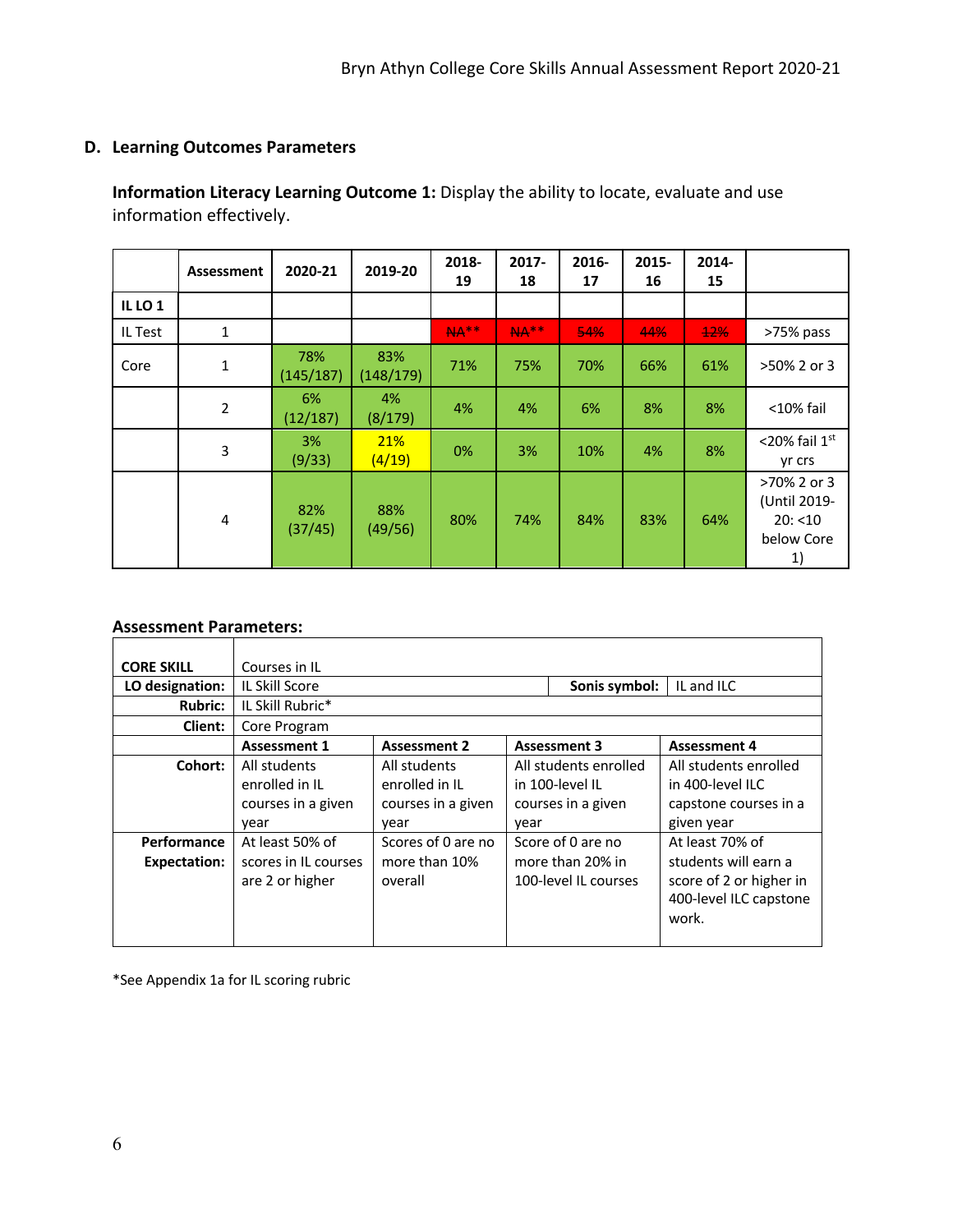# **Language Learning Outcome 1:**

For Sacred languages: translate original texts accurately into English in a manner that demonstrates knowledge of vocabulary, grammar, and meaning (Sacred Languages).

For Modern languages: Read, write, speak, and listen in target language at-level, per American Council on Foreign Languages (ACTFL) proficiency guidelines. Courses are designed with guidelines in mind as reflected in course syllabi (Modern Languages).

|             | Assessment     | 2020-21        | 2019-20         | 2018-<br>19 | $2017 -$<br>18 | 2016-<br>17 | 2015-<br>16 | 2014-<br>15 |              |
|-------------|----------------|----------------|-----------------|-------------|----------------|-------------|-------------|-------------|--------------|
| Lang<br>LO1 |                |                |                 |             |                |             |             |             |              |
| Sacred      | 1              | 89%<br>(17/19) | 92%<br>(12/13)  | 100%        | 80%            | 100%*       | 77%         | 83%         | >70% 2 or 3  |
|             | $\overline{2}$ | 0%<br>(0/19)   | 8%<br>(1/13)    | 0%          | <b>10%</b>     | 0%          | 1%          | 0%          | $<$ 10% fail |
| Modern      | 1              | 90%<br>(37/41) | 82%<br>(42/51)  | 97%         | 80%            | $77\%$ *    | 69%         | 68%         | >70% 2 or 3  |
|             | 2              | 2%<br>(1/41)   | $2\%$<br>(1/51) | 0%          | 9%             | $0\%$ *     | 7%          | 10%         | $<$ 10% fail |

# **Sacred Language Assessment Parameters:**

| LO designation:     | LANG01                                                                   | Sonis symbol:          | LANG01              |  |  |  |  |  |
|---------------------|--------------------------------------------------------------------------|------------------------|---------------------|--|--|--|--|--|
| <b>Rubric:</b>      | Standard Conversion of test scores (out of 100%) into skill score (0-3)* |                        |                     |  |  |  |  |  |
| <b>CORE</b>         |                                                                          |                        |                     |  |  |  |  |  |
| Client:             | Core Program, Religion Major, Theological School                         |                        |                     |  |  |  |  |  |
|                     | <b>Assessment 1</b>                                                      | <b>Assessment 2</b>    | <b>Assessment 3</b> |  |  |  |  |  |
| Cohort:             | All students in sacred                                                   | All students in sacred |                     |  |  |  |  |  |
|                     | language courses in a                                                    | language courses in a  |                     |  |  |  |  |  |
|                     | given year                                                               | given year             |                     |  |  |  |  |  |
| <b>Performance</b>  | At least 70% of students                                                 | No more than 10% of    |                     |  |  |  |  |  |
| <b>Expectation:</b> | score a 2 or higher                                                      | students score a 0     |                     |  |  |  |  |  |

#### **Modern Language Assessment Parameters:**

| LO designation: | LANG01                                                                   | Sonis symbol:          | LANG01              |  |  |  |  |  |
|-----------------|--------------------------------------------------------------------------|------------------------|---------------------|--|--|--|--|--|
| <b>Rubric:</b>  | Standard Conversion of test scores (out of 100%) into skill score (0-3)* |                        |                     |  |  |  |  |  |
| <b>CORE</b>     |                                                                          |                        |                     |  |  |  |  |  |
| Client:         | Core Program                                                             |                        |                     |  |  |  |  |  |
|                 | <b>Assessment 1</b>                                                      | <b>Assessment 2</b>    | <b>Assessment 3</b> |  |  |  |  |  |
| Cohort:         | All students in modern                                                   | All students in modern |                     |  |  |  |  |  |
|                 | language courses in a                                                    | language courses in a  |                     |  |  |  |  |  |
|                 | given year                                                               | given year             |                     |  |  |  |  |  |
| Performance     | At least 70% of students                                                 | No more than 10% of    |                     |  |  |  |  |  |
| Expectation:    | score a 2 or higher                                                      | students score a 0     |                     |  |  |  |  |  |

**\***Note: Test scores converted to assessment scores as follows: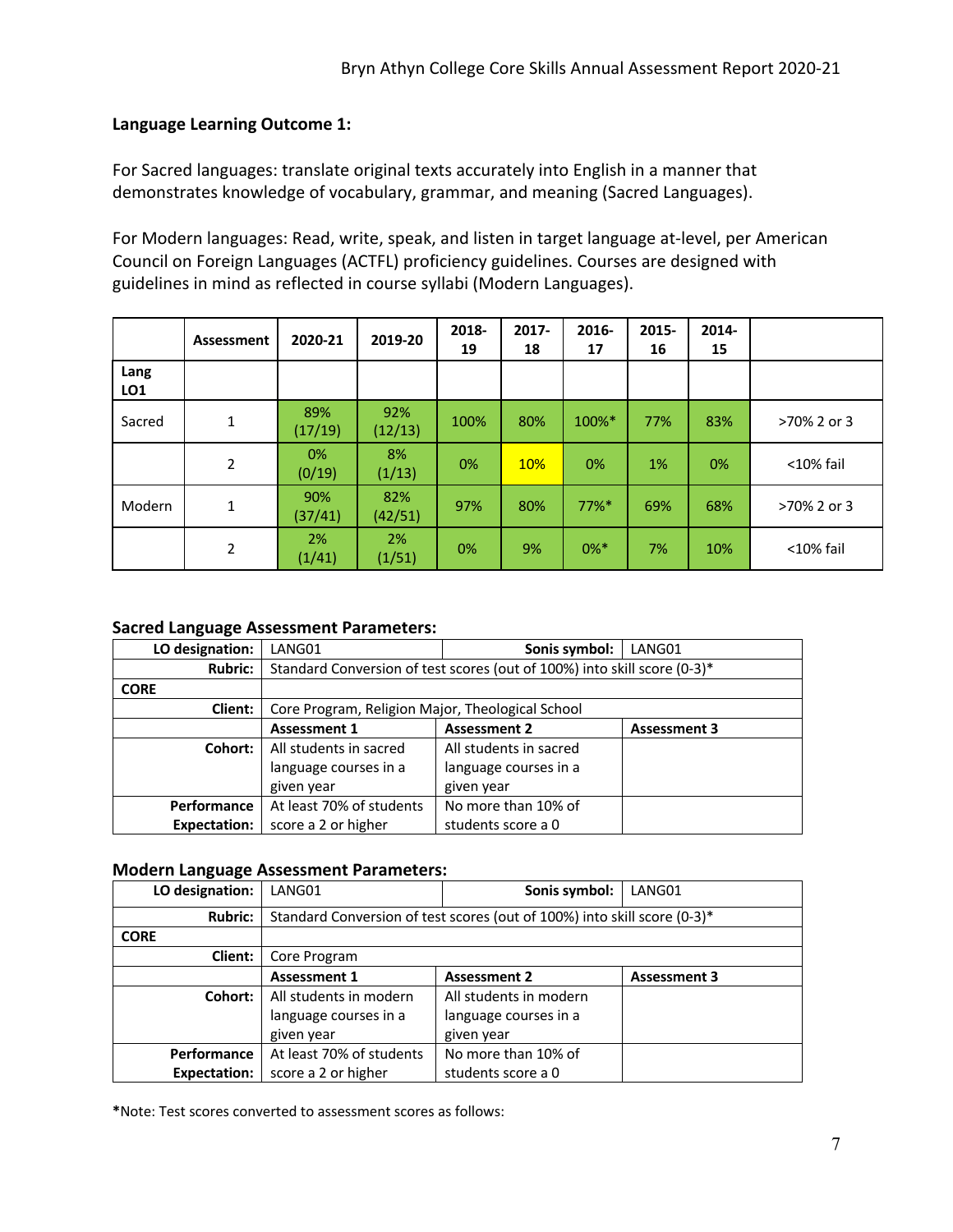```
Below 65 = 0;
        65 to 74.9 = 1; 
        75 to 89.9 = 2;
        90 and above = 3.
The expectation is that no more than 25% of scores over time in any learning outcome would be 3.
```
**Public Presentation Learning Outcome 1:** Deliver confident public presentations with wellresearched content that are professional, effective, and structured for a positive audience experience.

|         | Assessment | 2020-21         | 2019-20          | 2018-<br>19 | $2017 -$<br>18 | 2016-<br>17 | 2015-<br>16 | 2014-<br>15 |                 |
|---------|------------|-----------------|------------------|-------------|----------------|-------------|-------------|-------------|-----------------|
| PP LO 1 |            |                 |                  |             |                |             |             |             |                 |
| Core    | 1          | 1%<br>(1/110)   | 3%<br>(4/133)    | 1%          | 2%             | 1%          | 6%          | 3%          | <5% fail        |
|         | 2          | 89%<br>(98/110) | 86%<br>(115/133) | 92%         | 85%            | 92%         | 83%         | 82%         | >70% 2 or 3     |
|         | 3          | 96%<br>(47/49)  | 96%<br>(54/56)   | 92%         | 86%            | 83%         | 94%         | 97%         | <10% below Core |

# **Assessment Parameters:**

| <b>CORE</b>         |                                                                         |                                                                 |                                                                                                                                                                                                                                  |
|---------------------|-------------------------------------------------------------------------|-----------------------------------------------------------------|----------------------------------------------------------------------------------------------------------------------------------------------------------------------------------------------------------------------------------|
| LO designation:     | <b>Public Presentation</b>                                              | Sonis symbol:                                                   | PP and PPC                                                                                                                                                                                                                       |
|                     | Scores                                                                  |                                                                 |                                                                                                                                                                                                                                  |
| <b>Rubric:</b>      | Public Presentation Skill Rubric*                                       |                                                                 |                                                                                                                                                                                                                                  |
| Client:             | Core Program                                                            |                                                                 |                                                                                                                                                                                                                                  |
|                     | <b>Assessment 1</b>                                                     | <b>Assessment 2</b>                                             | <b>Assessment 3</b>                                                                                                                                                                                                              |
| Cohort:             | All students enrolled in<br>PP courses in a given<br>year               | All students enrolled in<br>PP courses in a given<br>year       | All students enrolled in 400-<br>level PP capstone courses in a<br>given year; all students<br>enrolled in other courses in a<br>given year                                                                                      |
| Performance         | No more than 5% of all                                                  | At least 70% of students                                        | The performance of students                                                                                                                                                                                                      |
| <b>Expectation:</b> | <b>Public Presentation</b><br>scores (PP) in a given<br>year will be 0. | will earn a Public<br>Presentation score (PP)<br>of 2 or higher | earning a Public Presentation<br>score in the Capstone (PPC)<br>score of 2 or higher will be no<br>more than 10% points lower<br>than the percentage of<br>students earning a score of 2<br>or higher in all other PP<br>courses |

\*See Appendix 1b for PP scoring rubric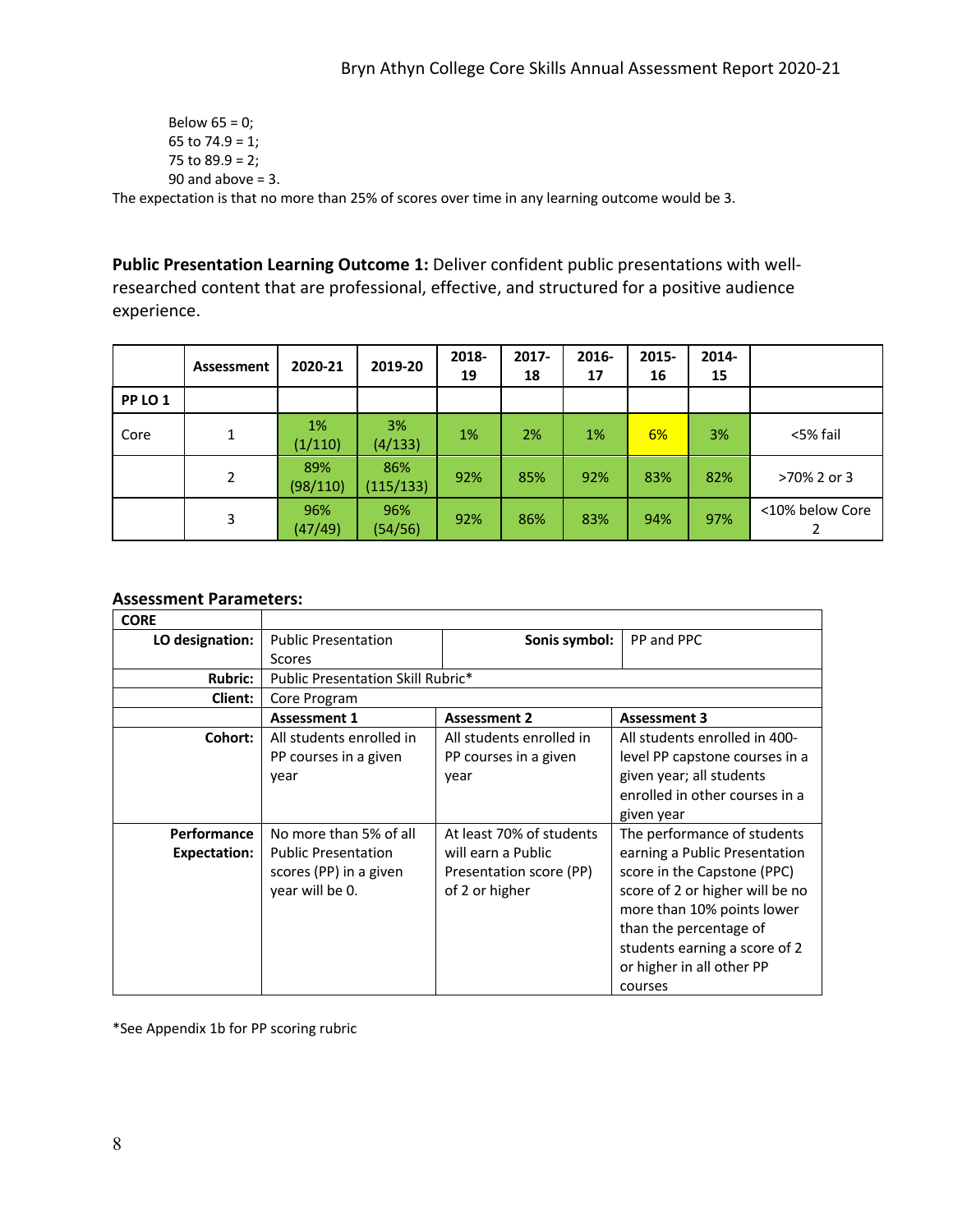**Quantitative Reasoning Learning Outcome 1:** Students will proficiently collect data, make calculations on collected data, draw a conclusion from the calculations, and present the conclusion in a report, paper, or presentation. These skills are assessed as a whole, not individually.

|                | Assessment | 2020-21          | 2019-20          | 2018-<br>19 | $2017 -$<br>18 | 2016-<br>17 | 2015-<br>16 | 2014-<br>15 |              |
|----------------|------------|------------------|------------------|-------------|----------------|-------------|-------------|-------------|--------------|
| <b>QR LO 1</b> |            |                  |                  |             |                |             |             |             |              |
| Core           | 1          | 0%<br>(0/29)     | 2%<br>(1/47)     | 3%          | 0%             | 5%          | 2%          | 12%         | $<$ 15% fail |
|                | 2          | 8%<br>(18/231)   | 4%<br>(9/201)    | 4%          | 4%             | 6%          | 6%          | 8%          | $<$ 10% fail |
|                | 3          | 69%<br>(160/231) | 79%<br>(159/201) | 73%         | 78%            | 72%         | 68%         | 64%         | >70% 2 or 3  |

# **Assessment Parameters:**

| <b>CORE</b>         |                                      |  |                         |                            |  |  |  |  |  |
|---------------------|--------------------------------------|--|-------------------------|----------------------------|--|--|--|--|--|
| LO designation:     | <b>Quantitative Reasoning Scores</b> |  | Sonis symbol:           | QR                         |  |  |  |  |  |
| <b>Rubric:</b>      | Quantitative Reasoning Skill Rubric* |  |                         |                            |  |  |  |  |  |
| Client:             | Core Program                         |  |                         |                            |  |  |  |  |  |
|                     | <b>Assessment 1</b>                  |  | <b>Assessment 2</b>     | <b>Assessment 3</b>        |  |  |  |  |  |
| Cohort:             | All Math101 students in a            |  | All students in QR      | All students in QR courses |  |  |  |  |  |
|                     | given year                           |  | courses other than      | other that Math101 in a    |  |  |  |  |  |
|                     |                                      |  | Math101 in a given year | given year                 |  |  |  |  |  |
| Performance         | No more than 15% of QR               |  | No more than 10% of QR  | At least 70% of students   |  |  |  |  |  |
| <b>Expectation:</b> | scores in Math101 will be 0          |  | scores will be 0        | receive a QR score of 2 or |  |  |  |  |  |
|                     |                                      |  |                         | higher                     |  |  |  |  |  |

\*See Appendix 1c for QR scoring rubric

# **Writing Learning Outcome 1:** Write effective exposition, analysis, and argumentation.

|             | Assessment | 2020-21          | 2019-20          | 2018-<br>19 | $2017 -$<br>18 | 2016-<br>17 | 2015-<br>16 | 2014-<br>15 |                   |
|-------------|------------|------------------|------------------|-------------|----------------|-------------|-------------|-------------|-------------------|
| <b>WIO1</b> |            |                  |                  |             |                |             |             |             |                   |
| Core        | 1          | 3%<br>(6/235)    | 6%<br>(16/268)   | 2%          | 1%             | 3%          | 3%          | 4%          | <5% fail          |
|             | 2          | 74%<br>(175/235) | 81%<br>(218/268) | 76%         | 84%            | 76%         | 74%         | 72%         | >70% 2 or 3 (W)   |
|             | 3          | 83%<br>(40/48)   | 96%<br>(47/49)   | 88%         | 83%            | 73%         | 85%         | 73%         | <10% below Core   |
|             | 4          | 47%<br>(25/53)   | 69%<br>(56/81)   | 60%         | 70%            | 59%         |             |             | >70% 2 or 3 (SGT) |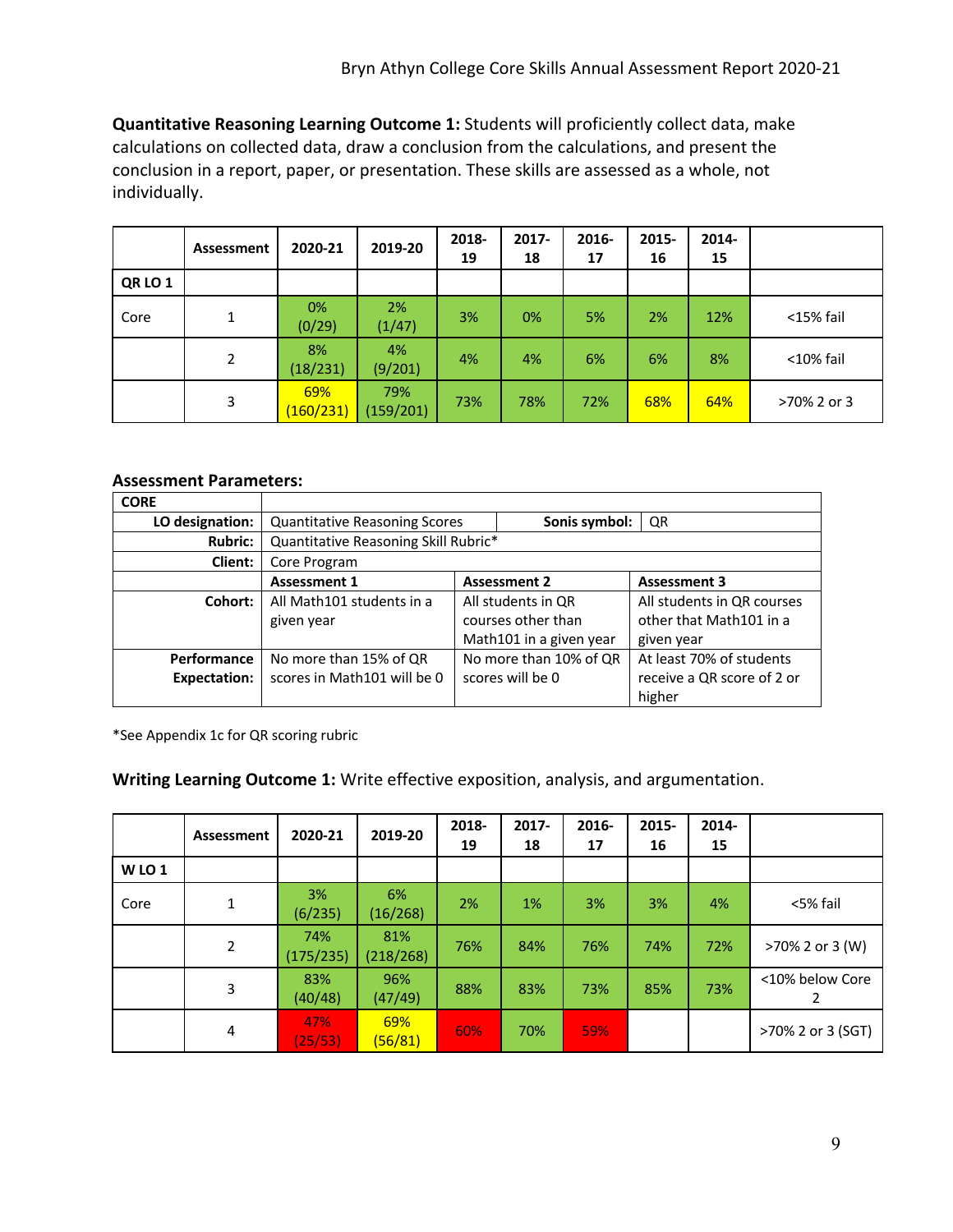| <b>CORE</b>         |                     |                                                       |                          |                              |  |  |  |  |  |
|---------------------|---------------------|-------------------------------------------------------|--------------------------|------------------------------|--|--|--|--|--|
| LO designation:     | Writing Skill       | Sonis symbol:                                         | W, WC, and SGT           |                              |  |  |  |  |  |
|                     | <b>Scores</b>       |                                                       |                          |                              |  |  |  |  |  |
| <b>Rubric:</b>      |                     | Writing Skill Rubric or Standard Grammar Test Rubric* |                          |                              |  |  |  |  |  |
| Client:             | Core Program        |                                                       |                          |                              |  |  |  |  |  |
|                     | <b>Assessment 1</b> | <b>Assessment 2</b>                                   | <b>Assessment 3</b>      | <b>Assessment 4</b>          |  |  |  |  |  |
| Cohort:             | All students        | All students                                          | All students enrolled in | All students enrolled in     |  |  |  |  |  |
|                     | enrolled in non-    | enrolled in non-                                      | 400-level W capstone     | Writing 101                  |  |  |  |  |  |
|                     | capstone W          | capstone W                                            | courses in a given year; |                              |  |  |  |  |  |
|                     | courses in a        | courses in a                                          | all students enrolled in |                              |  |  |  |  |  |
|                     | given year          | given year                                            | other W courses in a     |                              |  |  |  |  |  |
|                     |                     |                                                       | given year               |                              |  |  |  |  |  |
| Performance         | No more than        | At least 70% of                                       | The performance of       | At least 70% of students in  |  |  |  |  |  |
| <b>Expectation:</b> | 5% of all Writing   | students will                                         | students earning a       | Writing 101 will earn a      |  |  |  |  |  |
|                     | scores (W) in a     | earn a Writing                                        | Writing in the Capstone  | <b>Standard Grammar Test</b> |  |  |  |  |  |
|                     | given year will     | score (W) of 2 or                                     | (WC) score of 2 or       | Score (SGT) of 2 or higher   |  |  |  |  |  |
|                     | be 0                | higher                                                | higher will be no more   |                              |  |  |  |  |  |
|                     |                     |                                                       | than 10% points lower    |                              |  |  |  |  |  |
|                     |                     |                                                       | than the percentage of   |                              |  |  |  |  |  |
|                     |                     |                                                       | students earning a score |                              |  |  |  |  |  |
|                     |                     |                                                       | of 2 or higher in all    |                              |  |  |  |  |  |
|                     |                     |                                                       | other W courses          |                              |  |  |  |  |  |

#### **Assessment Parameters:**

\*See Appendices 1d and 1e for Writing scoring rubric and Standard Grammar Test rubric

**Writing Learning Outcome 2:** Develop solid college-level skills in written English (for students entering without these skills).

|                  | Assessment | 2020-21         | 2019-20                    | 2018-<br>19 | $2017 -$<br>18 | 2016-<br>17 | 2015-<br>16 | 2014-<br>15 |                                      |
|------------------|------------|-----------------|----------------------------|-------------|----------------|-------------|-------------|-------------|--------------------------------------|
| WLO <sub>2</sub> |            |                 |                            |             |                |             |             |             |                                      |
| (Wr100)          |            | 100%<br>(11/11) | 56%<br>(9/16)              | 75%         | 100%           | 100%        | 63%         | 97%         | >75% 1 or higher                     |
|                  | 2          |                 | No scores<br>for WR<br>101 | 86%         | 100%           | 93%         | 87%         | 93%         | >75% 1 or higher<br>in 101 after 100 |

### **Assessment Parameters:**

|                     | LO designation: Writing in the Discipline           | Sonis symbol: WD                                   |  |  |  |  |  |  |
|---------------------|-----------------------------------------------------|----------------------------------------------------|--|--|--|--|--|--|
|                     | <b>Rubric: Writing Skill</b>                        |                                                    |  |  |  |  |  |  |
| <b>DEPARTMENTAL</b> |                                                     |                                                    |  |  |  |  |  |  |
|                     | <b>Client: Student Support</b>                      |                                                    |  |  |  |  |  |  |
|                     | <b>Assessment 1</b>                                 | <b>Assessment 2</b>                                |  |  |  |  |  |  |
|                     | <b>Cohort:</b> All students in Writ 100             | All students who took Wr 100 and then              |  |  |  |  |  |  |
|                     |                                                     | took Wr 101                                        |  |  |  |  |  |  |
|                     | Performance At least 75% of students earn a writing | At least 75% of students earn a writing score of 1 |  |  |  |  |  |  |
|                     | <b>Expectation:</b> score of 1 or higher.           | or higher in Wr 101.                               |  |  |  |  |  |  |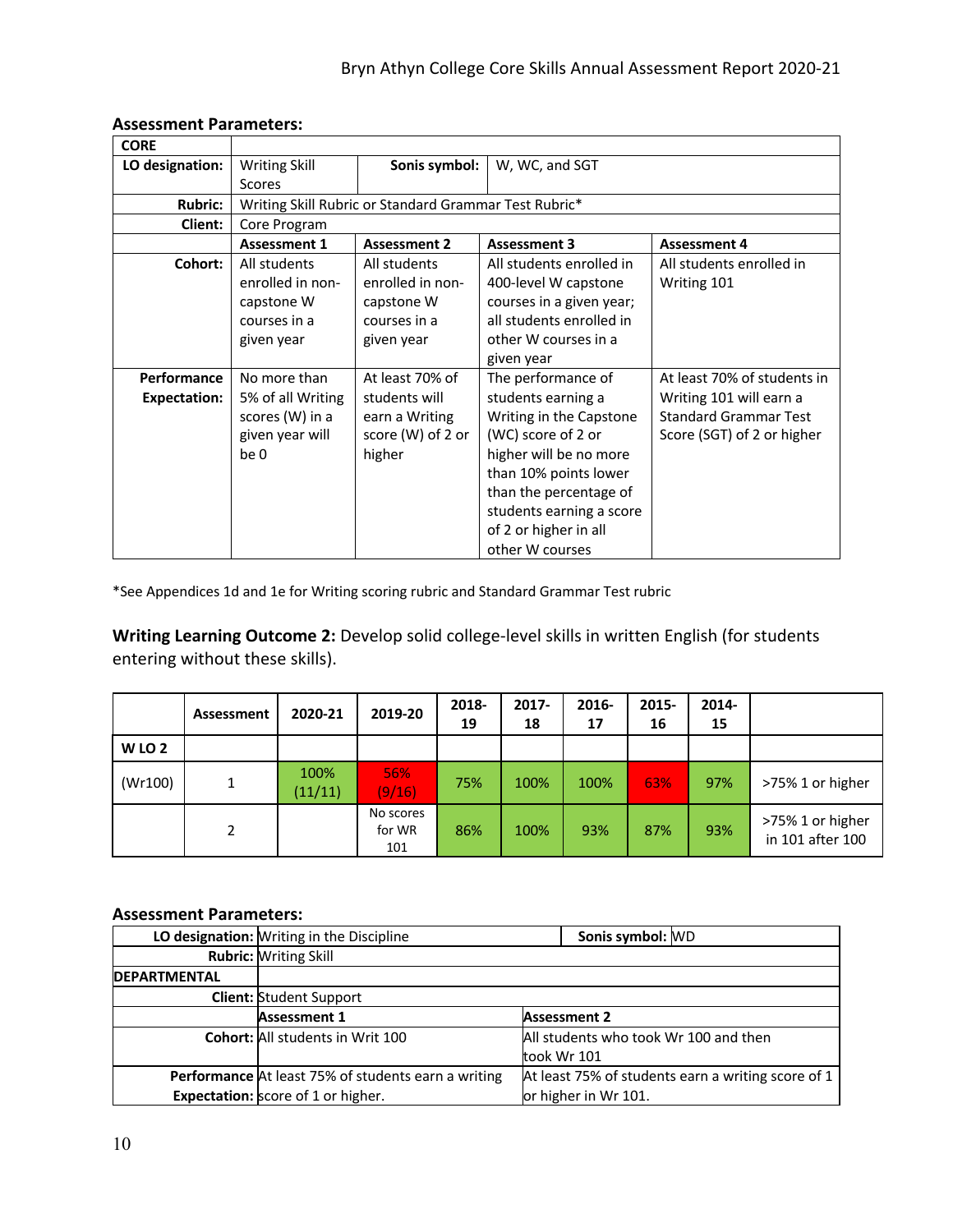# **Additional Tables**

| <b>Name</b>             | <b>Highest</b><br><b>Core Skills</b><br>Rank |               |                                           | FT/%T/PT  |
|-------------------------|----------------------------------------------|---------------|-------------------------------------------|-----------|
|                         | <b>Taught in</b>                             | <b>Degree</b> |                                           |           |
|                         | 2019-2020                                    |               |                                           |           |
|                         |                                              |               |                                           |           |
| Kimberly Anderson       | W, IL                                        | MA            | Lecturer in Writing                       | PT        |
| Suzanne Bernhardt       | PP                                           | MA            | <b>Assistant Professor of Humanities</b>  | <b>FT</b> |
| Max Blair               | QR                                           | PhD           | Assistant Professor of Math and Physics   | PT        |
| Caira Bongers           | QR                                           | <b>MS</b>     | <b>Assistant Professor of Mathematics</b> | FT.       |
| Fernando Cavallo        | IL                                           | PhD           | Instructor in Psychology                  | PT        |
| Wendy Closterman        | IL                                           | PhD           | Professor of History and Greek, Chief     | <b>FT</b> |
|                         |                                              |               | Academic Officer and Dean of Faculty      |           |
| Robin Cooper            | IL, W                                        | MA            | Assistant Prof. of English and Writing    | <b>FT</b> |
| Elena Diaz              | Lang                                         | MA            | Lecturer of Spanish                       | PT        |
| Stella Evans            | IL, PP, W                                    | PhD           | Assistant Prof. of Biology and Chemistry  | %T        |
| <b>Scott Frazier</b>    | Lang                                         | MDiv, MA      | Assistant Professor of Religion, Latin,   | <b>FT</b> |
|                         |                                              |               | and Hebrew                                |           |
| <b>Kurt Frey</b>        | PP                                           | PhD           | Assistant Professor of Psychology         | <b>FT</b> |
| Coleman Glenn           | IL                                           | <b>MDiv</b>   | Assistant Professor of Religion,          | <b>FT</b> |
|                         |                                              |               | <b>Assistant Chaplain</b>                 |           |
| Maret Genzlinger        | QR                                           | <b>BS</b>     | Lecturer in Mathematics                   | PT        |
| Thane Glenn             | W                                            | MDiv, PhD     | Associate Prof. of English and Religion   | <b>FT</b> |
| <b>Ed Higgins</b>       | IL, PP                                       | MD            | Assistant Prof. of Biology and Chemistry  | <b>FT</b> |
| Chandra Hoffman         | W                                            | <b>MFA</b>    | Instructor in Writing                     | PT        |
| Ethan King              | IL, PP, QR                                   | <b>MBA</b>    | <b>Instructor in Business</b>             | <b>FT</b> |
| Kristin King            | IL, W                                        | PhD           | Professor of English                      | FT        |
| Jonathan Kline          | IL                                           | PhD           | <b>Assistant Professor of Fine Arts</b>   | <b>FT</b> |
| Marcy Latta             | IL, W                                        | PhD           | Associate Professor of Philosophy and     | <b>FT</b> |
|                         |                                              |               | Writing                                   |           |
| Grace McMackin          | QR, W                                        | <b>BS</b>     | Instructor in Science                     | PT        |
| Laura Nash              | PP                                           | MA            | Assistant Professor of Psychology         | <b>FT</b> |
| <b>Scott Nash</b>       | QR                                           | <b>MBA</b>    | Lecturer in Business                      | PT        |
| Dylan Odhner            | IL, W                                        | PhD           | Lecturer in English                       |           |
| <b>Elizabeth Rogers</b> | W                                            | JD            | Lecturer in Business                      | PT        |
| D. Greg Rose            | PP                                           | PhD           | Associate Professor of History and        | <b>FT</b> |
|                         |                                              |               | <b>Political Science</b>                  |           |
| Ray Silverman           | W                                            | MDiv, PhD     | Associate Professor of Religion           | %T        |
| Neil Simonetti          | QR                                           | PhD           | Prof. of Computer Science and Math        | <b>FT</b> |
| Christopher Waltrich    | QR                                           | <b>MBA</b>    | <b>Lecturer in Business</b>               | PT        |
| Aram Yardumian          | IL, PP                                       | PhD           | Assistant Professor of Anthropology       | <b>FT</b> |

**Table 3.** Faculty Teaching Core Skill courses during 2020-21 Academic Year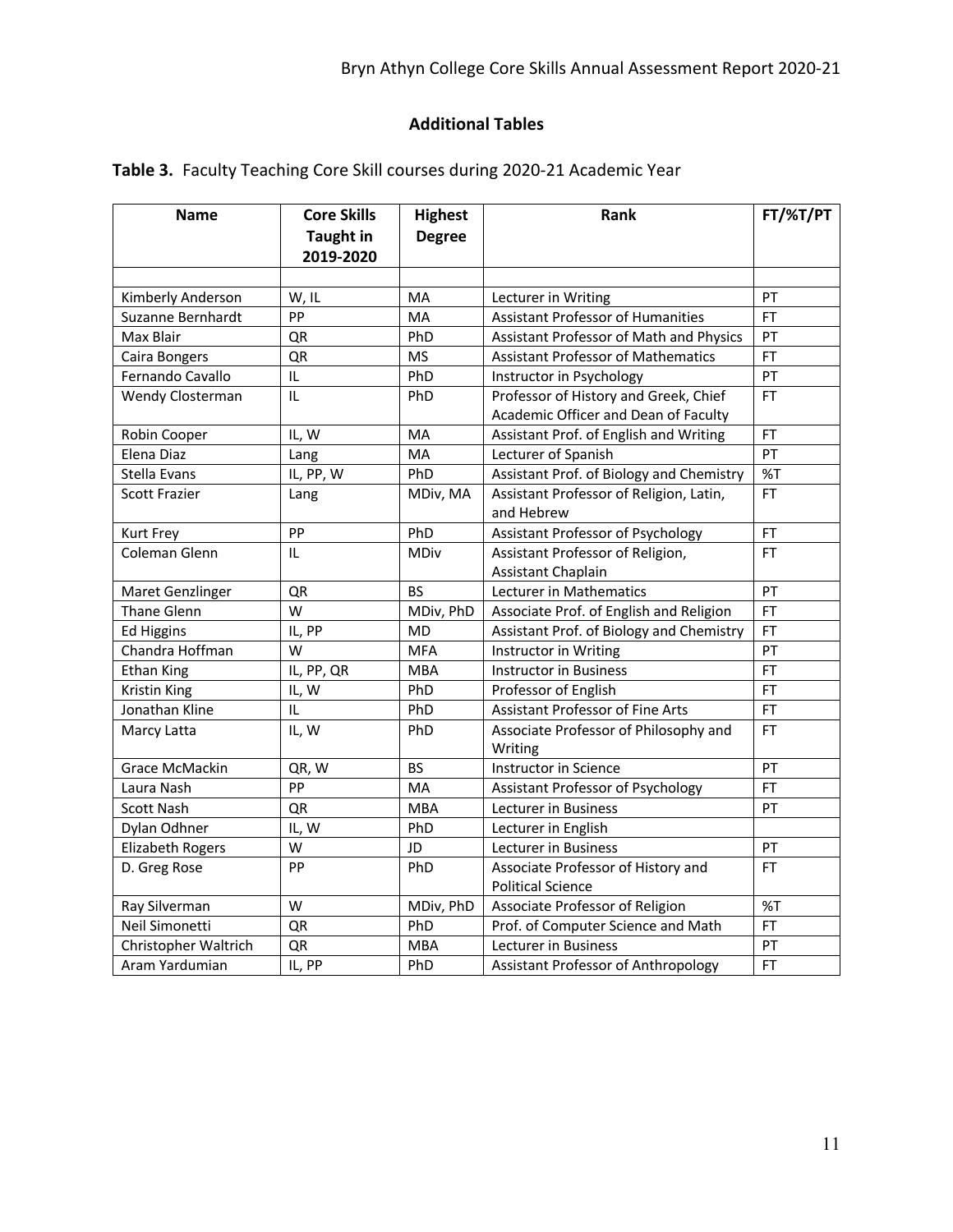**Table 4.** Student Performance in Core Skills, Reported by Percent of Scores at Four Performance Levels, 2014-15 through 2020-21.

| <b>Core Skills</b>                  |                | Perf.<br>Level | <b>Percent of Scores</b> |       |       |       |       |       |       | Combined |
|-------------------------------------|----------------|----------------|--------------------------|-------|-------|-------|-------|-------|-------|----------|
|                                     |                |                | 2014-                    | 2015- | 2016- | 2017- | 2018- | 2019- | 2020- |          |
|                                     |                |                | 15                       | 16    | 17    | 18    | 19    | 20    | 21    | years    |
| Information                         |                |                |                          |       |       |       |       |       |       |          |
| Literacy                            | 3              |                | 14%                      | 21%   | 19%   | 28%   | 22%   | 39%   | 35%   | 25.43%   |
|                                     | $\overline{2}$ |                | 47%                      | 46%   | 51%   | 47%   | 49%   | 44%   | 43%   | 46.71%   |
|                                     | $\mathbf{1}$   |                | 31%                      | 28%   | 24%   | 20%   | 24%   | 13%   | 43%   | 26.14%   |
|                                     | $\mathbf 0$    |                | 8%                       | 5%    | 6%    | 4%    | 4%    | 4%    | 6%    | 10.57%   |
|                                     |                | n              | 245                      | 190   | 181   | 225   | 223   | 179   | 187   | 1430     |
|                                     |                |                |                          |       |       |       |       |       |       |          |
| Capstone<br>Level IL                | 3              |                | 21%                      | 33%   | 22%   | 35%   | 27%   | 32%   | 42%   | 30.29%   |
|                                     | $\overline{2}$ |                | 43%                      | 50%   | 62%   | 39%   | 53%   | 51%   | 40%   | 48.29%   |
|                                     | $\mathbf{1}$   |                | 28%                      | 18%   | 16%   | 27%   | 20%   | 12%   | 16%   | 19.57%   |
|                                     | $\mathbf 0$    |                | 9%                       | 0%    | 0%    | 0%    | 0%    | 5%    | 2%    | 2.29%    |
|                                     |                | n              | 58                       | 40    | 55    | 49    | 45    | 41    | 45    | 333      |
|                                     |                |                |                          |       |       |       |       |       |       |          |
| Language                            |                |                |                          |       |       |       |       |       |       |          |
|                                     | 3              |                | 18%                      | 28%   | 27%   | 11%   | 38%   | 10%   | 43%   | 25.00%   |
|                                     | $\overline{2}$ |                | 52%                      | 44%   | 55%   | 69%   | 59%   | 72%   | 47%   | 56.86%   |
|                                     | $\mathbf 1$    |                | 21%                      | 21%   | 16%   | 11%   | 3%    | 15%   | 8%    | 13.57%   |
|                                     | $\mathbf 0$    |                | 9%                       | 7%    | 0%    | 9%    | 0%    | 3%    | 2%    | 4.29%    |
|                                     |                | n              | 56                       | 85    | 44    | 45    | 32    | 39    | 60    | 361      |
| <b>Public</b>                       |                |                |                          |       |       |       |       |       |       |          |
| Presentation                        | 3              |                | 20%                      | 23%   | 34%   | 22%   | 26%   | 32%   | 41%   | 28.29%   |
|                                     | $\overline{2}$ |                | 62%                      | 59%   | 58%   | 63%   | 66%   | 55%   | 48%   | 58.71%   |
|                                     | $\mathbf{1}$   |                | 16%                      | 11%   | 7%    | 13%   | 7%    | 11%   | 10%   | 10.71%   |
|                                     | $\mathbf 0$    |                | 3%                       | 6%    | 1%    | 2%    | 1%    | 3%    | 1%    | 2.43%    |
|                                     |                | n              | 115                      | 98    | 107   | 106   | 104   | 133   | 110   | 773      |
| Capstone                            |                |                |                          |       |       |       |       |       |       |          |
| <b>Level Public</b><br>Presentation | 3              |                | 24%                      | 42%   | 31%   | 34%   | 55%   | 66%   | 55%   | 43.86%   |
|                                     | $\mathcal{P}$  |                | 72%                      | 52%   | 52%   | 51%   | 37%   | 30%   | 41%   | 47.86%   |
|                                     | 1              |                | 3%                       | 6%    | 15%   | 14%   | 8%    | 4%    | 4%    | 7.71%    |
|                                     | 0              |                | 0%                       | 0%    | 2%    | 0%    | 0%    | 0%    | 0%    | 0.29%    |
|                                     |                | n              | 29                       | 33    | 52    | 35    | 51    | 56    | 49    | 305      |
| Quantitative                        |                |                |                          |       |       |       |       |       |       |          |
| Reasoning                           | 3              |                | 18%                      | 24%   | 25%   | 33%   | 28%   | 26%   | 21%   | 25.00%   |
|                                     | $\mathbf{2}$   |                | 55%                      | 39%   | 48%   | 45%   | 45%   | 51%   | 49%   | 47.43%   |
|                                     | $\mathbf{1}$   |                | 23%                      | 27%   | 20%   | 19%   | 23%   | 19%   | 23%   | 22.00%   |
|                                     | 0              |                | 4%                       | 9%    | 6%    | 3%    | 3%    | 4%    | 7%    | 5.14%    |
|                                     |                | n              | 246                      | 255   | 259   | 358   | 267   | 235   | 260   | 1880     |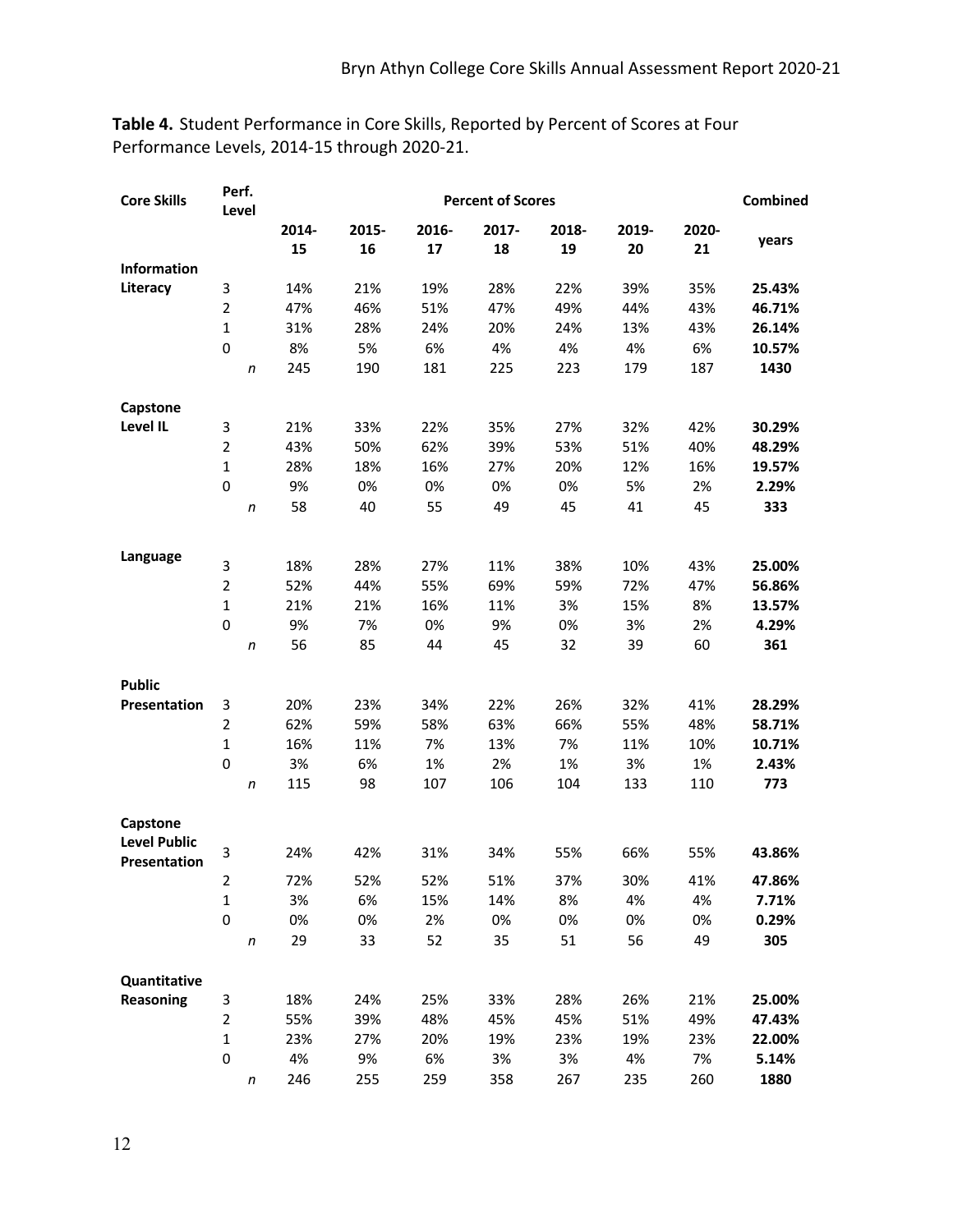# Bryn Athyn College Core Skills Annual Assessment Report 2020-21

| <b>Core Skills</b>      | Perf.<br>Level   |     | <b>Percent of Scores</b> |     |     |     |     |     |        |  |
|-------------------------|------------------|-----|--------------------------|-----|-----|-----|-----|-----|--------|--|
| <b>Writing</b>          | 3                | 13% | 20%                      | 19% | 18% | 18% | 23% | 23% | 19.14% |  |
|                         | $\overline{2}$   | 59% | 54%                      | 57% | 66% | 58% | 59% | 52% | 57.86% |  |
|                         | 1                | 24% | 23%                      | 21% | 15% | 22% | 13% | 23% | 20.14% |  |
|                         | $\mathbf 0$      | 4%  | 3%                       | 3%  | 1%  | 2%  | 5%  | 3%  | 3.00%  |  |
|                         | $\boldsymbol{n}$ | 239 | 275                      | 267 | 268 | 224 | 238 | 235 | 1746   |  |
| Capstone                |                  |     |                          |     |     |     |     |     |        |  |
| Level<br><b>Writing</b> | 3                | 25% | 21%                      | 22% | 25% | 28% | 29% | 42% | 27.43% |  |
|                         | $\overline{2}$   | 48% | 64%                      | 51% | 58% | 60% | 66% | 42% | 55.57% |  |
|                         | 1                | 22% | 15%                      | 25% | 15% | 12% | 6%  | 15% | 15.71% |  |
|                         | $\mathbf 0$      | 5%  | 0%                       | 2%  | 2%  | 0%  | 0%  | 2%  | 1.57%  |  |
|                         | $\boldsymbol{n}$ | 44  | 33                       | 55  | 48  | 47  | 35  | 48  | 310    |  |
| <b>Standard</b>         |                  |     |                          |     |     |     |     |     |        |  |
| Grammar<br>Test         | 3                |     |                          | 9%  | 8%  | 15% | 17% | 8%  | 11.40% |  |
|                         | $\overline{2}$   |     |                          | 51% | 62% | 46% | 49% | 40% | 49.60% |  |
|                         | $\mathbf{1}$     |     |                          | 35% | 26% | 26% | 22% | 25% | 26.80% |  |
|                         | $\mathbf 0$      |     |                          | 6%  | 3%  | 13% | 14% | 28% | 12.80% |  |
|                         | n                |     |                          | 81  | 95  | 68  | 51  | 53  | 348    |  |

Performance Level

Key

3= Exceeds expectations

2= Meets expectations

1= Minimally passing

0= Failing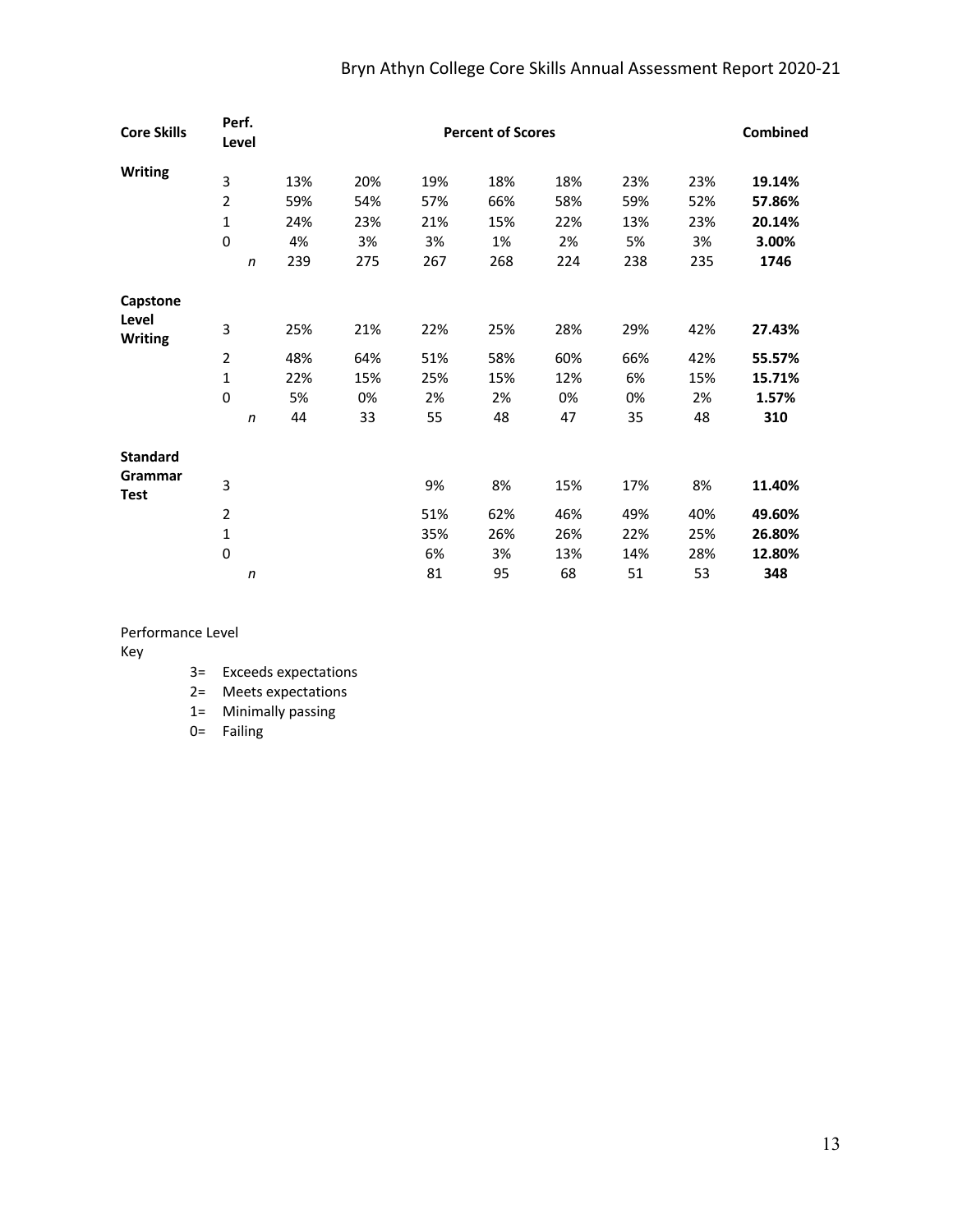# **Appendices**

# **Appendix 1a: Information Literacy Scoring Rubric**

| <b>Objectives assessed</b>                                                                                                                                                                                                                    | $\mathbf{o}$                               | $\mathbf{1}$                                                                                       | $\mathbf{2}$                                                                                                                                   | 3                                                                                                                                                                                    |
|-----------------------------------------------------------------------------------------------------------------------------------------------------------------------------------------------------------------------------------------------|--------------------------------------------|----------------------------------------------------------------------------------------------------|------------------------------------------------------------------------------------------------------------------------------------------------|--------------------------------------------------------------------------------------------------------------------------------------------------------------------------------------|
| The objectives below are<br>quoted from MSCHE, Student<br>Learning Assessment:<br>Options and Resources 2nd                                                                                                                                   | Fail                                       | Minimal pass                                                                                       | Meets college expectations<br>for IL proficiency                                                                                               | Work stands out beyond<br>expectations. No more than 25% of<br>scores over time.                                                                                                     |
| ed., Philadelphia, 2007, pp. 6-<br>7.                                                                                                                                                                                                         | Falls short<br>of 1                        | A score of 1 in 3<br>objectives for 100-<br>level; in 4 objectives<br>for 200- level and<br>above  | A score of 2 in at least 2<br>objectives                                                                                                       | A score of 3 in at least 2 objectives;<br>no zeros                                                                                                                                   |
| 1. "Determining the nature<br>and extent of needed<br>information"                                                                                                                                                                            |                                            | <b>Articulates</b><br>appropriate types<br>of information<br>needed to pursue<br>research question | Correctly describes how<br>information is produced,<br>organized, and disseminated<br>in different sources                                     | Demonstrates detailed knowledge<br>of specialized, subject-specific<br>sources of information                                                                                        |
| 2. "Accessing information<br>effectively and efficiently"                                                                                                                                                                                     |                                            | Locates appropriate<br>information for the<br>research question                                    | Uses multiple search<br>strategies effectively to locate<br>information that substantially<br>advances the pursuit of the<br>research question | Conducts a comprehensive search,<br>locating relevant information that is<br>not in the mainstream                                                                                   |
| 3. "Evaluating critically the<br>sources and content of the<br>information being sought,<br>and incorporating selected<br>information in the learner's<br>knowledge base and value<br>system"                                                 |                                            | Uses appropriate<br>sources                                                                        | Evaluates appropriate sources<br>effectively                                                                                                   | Synthesizes information to construct<br>new concepts or integrates new and<br>prior information                                                                                      |
| 4. "Using information<br>effectively to accomplish a<br>specific purpose"                                                                                                                                                                     |                                            | Makes use of<br>appropriate<br>information in<br>research product                                  | Supports an argument and<br>effectively integrate material<br>from several sources                                                             | Argumentation (including use of<br>secondary sources) is deft,<br>compelling, and opens or refines<br>thought                                                                        |
| 5. "Understanding the<br>economic, legal, and social<br>issues surrounding the use of<br>information technology, as<br>well as observing laws,<br>regulations, and institutional<br>policies related to the access<br>and use of information" | Any<br>plagiarism<br>earns a<br>score of 0 | Acquires and cites<br>information<br>ethically                                                     | Acquires and cites<br>information ethically and<br>consistently implements the<br>style guide correctly                                        | Correctly describes many of the<br>ethical and legal issues surrounding<br>the use of information, such as<br>copyright, fair use, privacy,<br>intellectual<br>Property, plagiarism. |

### Additional Scoring Notes

Course score = average of scores for all applicable categories (all categories present in assessed work) N: Insufficient material submitted to make a judgment of proficiency level.

In additional to the score levels listed above, a score of "N" may be given occasionally. "N" stands for "not evaluated." This score should be used only when there is not evidence that the student's proficiency level merits a 0.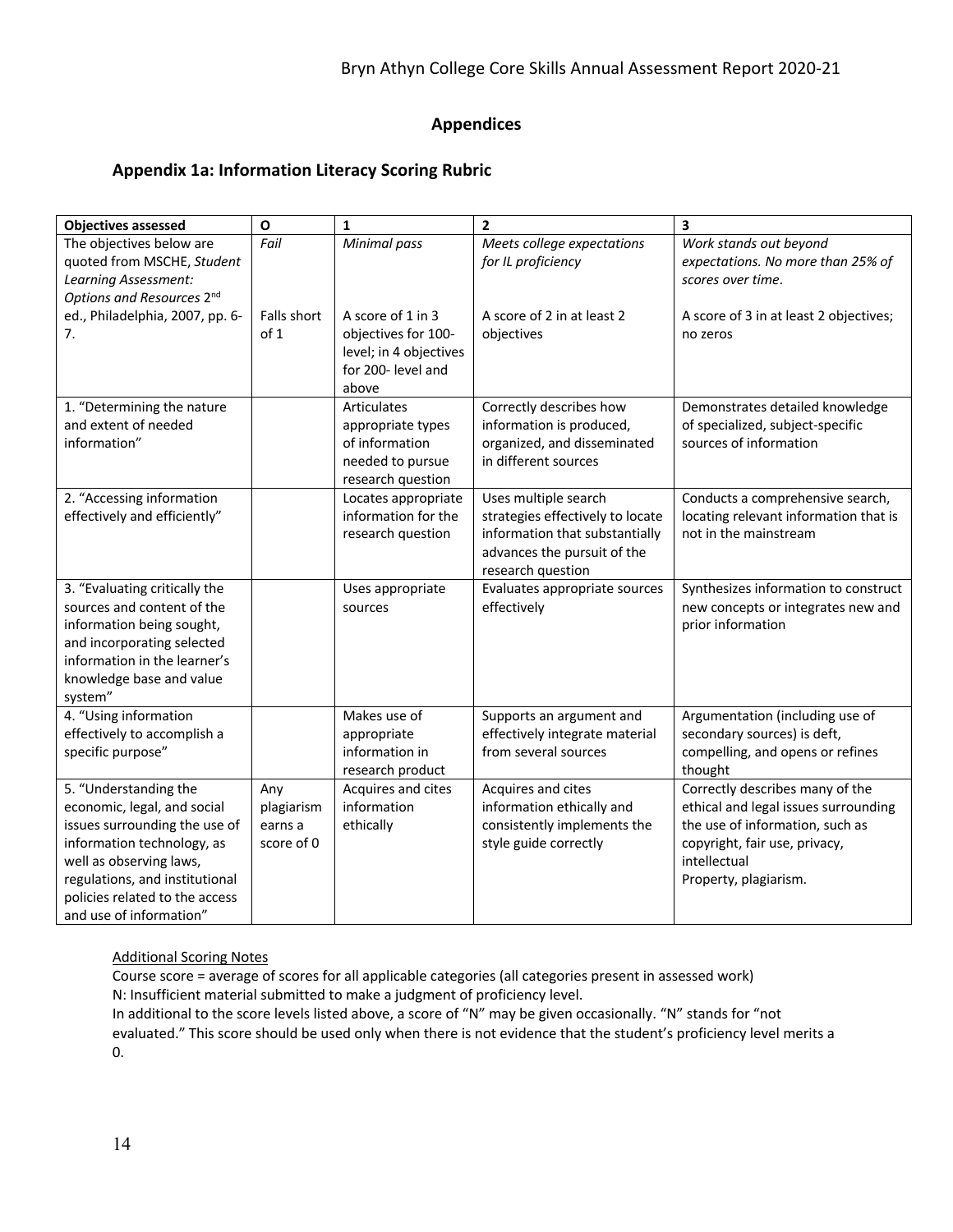# **Appendix 1b. Public Presentation Scoring Rubric**

| <b>Objectives assessed</b>     | $\mathbf{o}$           | $\mathbf{1}$                                                                                                                                                                                           | $\overline{\mathbf{2}}$                                                                                                                                                  | $\overline{\mathbf{3}}$                                                                                                                                                                                               |
|--------------------------------|------------------------|--------------------------------------------------------------------------------------------------------------------------------------------------------------------------------------------------------|--------------------------------------------------------------------------------------------------------------------------------------------------------------------------|-----------------------------------------------------------------------------------------------------------------------------------------------------------------------------------------------------------------------|
|                                | Fail                   | Pass (minimal pass)                                                                                                                                                                                    | Meets expectations.                                                                                                                                                      | Work stands out beyond expectations.<br>No more than 25% of scores over time.                                                                                                                                         |
|                                | Falls<br>short<br>of 1 | Proficiency in at least 2<br>areas below for 100 level<br>courses and in at least 3<br>areas for 200 level and<br>above                                                                                | A score of 2 in at least 2 areas                                                                                                                                         | A score of 3 in at least two areas; no<br>zeros                                                                                                                                                                       |
| 1. Professionalism             |                        | Appearance mostly<br>aligned with requirements<br>and timeframe, some<br>evidence of rehearsal and<br>knowledge of audience<br>demographics                                                            | Appearance aligned with<br>requirements and timeframe,<br>evidence of rehearsal and<br>knowledge of audience<br>demographics.                                            | Appearance, fully aligned with<br>requirements and timeframe without<br>rushing, consistent evidence of<br>rehearsal and knowledge of audience<br>demographics.                                                       |
| 2. Structure                   |                        | Basic coherence with<br>structure; some strategy<br>but not always effective;<br>occasional connectors to<br>audience.                                                                                 | Effectively utilizes: openers,<br>middles and closers; logical,<br>ethical and emotional<br>strategies fitting speech topic;<br>transitions; and audience<br>connectors. | Designs creative and original openers,<br>middles closers, and transitions;<br>employs compelling strategies in logos,<br>ethos and pathos; relates consciously<br>and dynamically to audience at all<br>times.       |
| 3. Content                     |                        | Appropriate accuracy,<br>research, citations, critical<br>thinking and use of visual<br>aids                                                                                                           | Met expectations for<br>accuracy, research, citations,<br>critical thinking and use of<br>visual aids                                                                    | Perfect accuracy, in-depth research and<br>analysis, citations used correctly and<br>creative and effective use of visual aids.                                                                                       |
| 4. Verbal<br>communication     |                        | Voice is audible to most of<br>audience, vocal dynamics<br>appropriate but<br>sometimes irregular,<br>pacing is acceptable but<br>not used for effect,<br>appropriate but mostly<br>ordinary language. | Voice is audible, inflections<br>maintained audience<br>attention, pacing varied for<br>expression, language effective<br>and eloquent.                                  | Voice is clear and audible, vocal pitch<br>dynamic and creative to generate<br>interest, pacing excellent to enhance<br>the expression and emphasis, language<br>eloquent, beautiful and powerful                     |
| 5. Non-verbal<br>communication |                        | Some use of eye contact,<br>movement and gesture,<br>poise and usage of notes                                                                                                                          | Regular use of eye contact,<br>movement and gestures<br>intentional to support<br>content, demonstrated good<br>poise and minimal usage of<br>notes                      | Frequent effective eye contact with<br>whole audience, intentional and<br>confident use of movement and<br>gestures to support content,<br>demonstrated excellent stance, poise<br>and posture and did not use notes. |

A public presentation assignment should include at least four of the objectives listed below

# Additional Scoring Notes

Course score = average of scores for all applicable categories (all categories present in assessed work) N: Insufficient material submitted to make a judgment of proficiency level.

In additional to the score levels listed above, a score of "N" may be given occasionally. "N" stands for "not evaluated." This score should be used only when there is not evidence that the student's proficiency level merits a 0.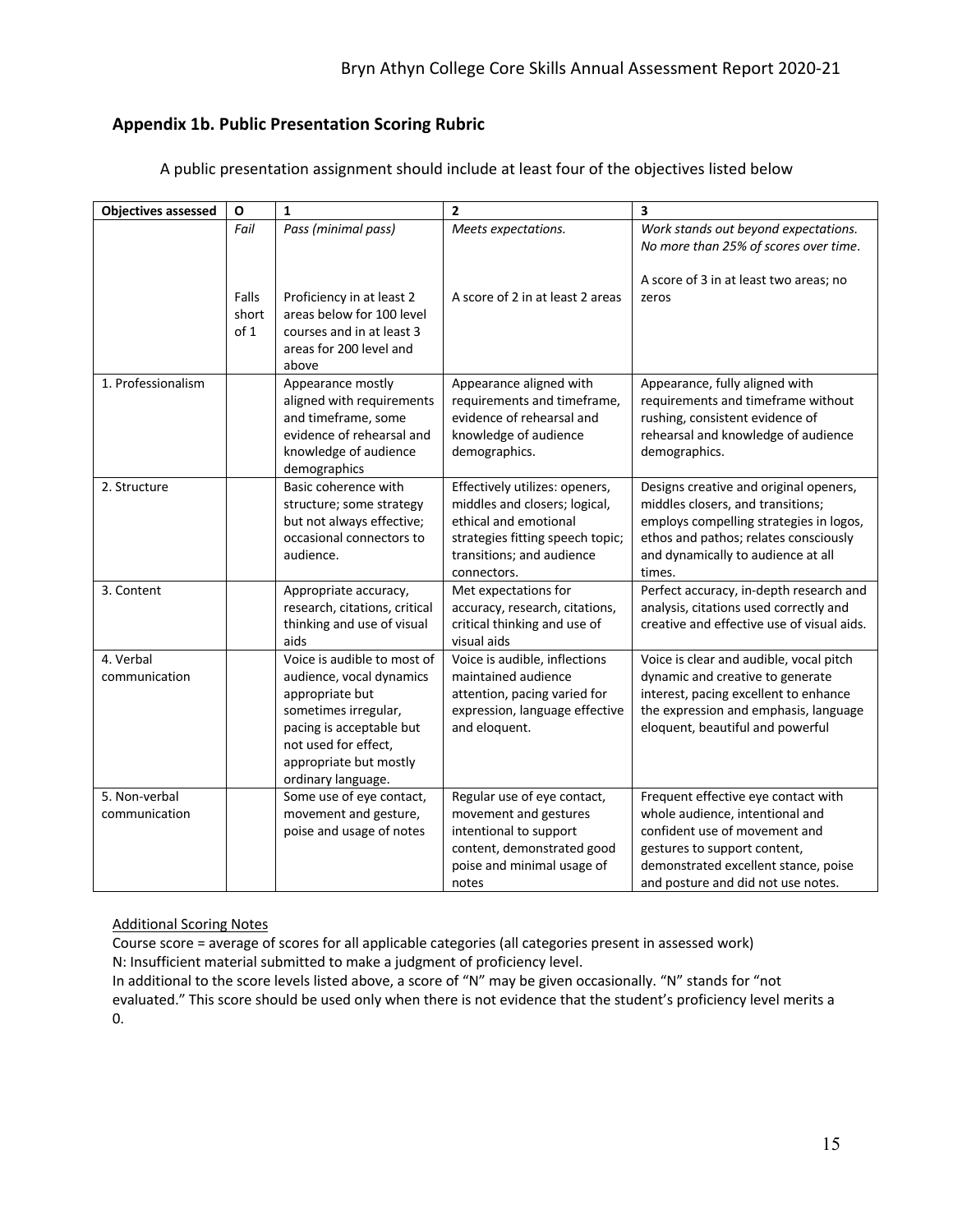| 0                                                                                                                                                                                                                                                                      |                                                                                                                                                                                                                                                                                                                                  | 2                                                                                                                                                                                                                                                                                       | 3                                                                                                                                                                                                                                                                                                                                                                                                                    |
|------------------------------------------------------------------------------------------------------------------------------------------------------------------------------------------------------------------------------------------------------------------------|----------------------------------------------------------------------------------------------------------------------------------------------------------------------------------------------------------------------------------------------------------------------------------------------------------------------------------|-----------------------------------------------------------------------------------------------------------------------------------------------------------------------------------------------------------------------------------------------------------------------------------------|----------------------------------------------------------------------------------------------------------------------------------------------------------------------------------------------------------------------------------------------------------------------------------------------------------------------------------------------------------------------------------------------------------------------|
| $\bullet$ The student shows a<br>lack of understanding<br>of the process or<br>concepts.<br>The student<br>l o<br>incorrectly executes<br>multiple steps in a<br>project.<br>The student has not<br>l o<br>mastered basic<br>applications, such as<br>unit conversion. | The student shows an<br>$\bullet$<br>understanding of the<br>basic concepts.<br>The student<br>$\bullet$<br>mishandles one step in<br>a multiple step process<br>in some cases.<br>The student can repeat<br>٠<br>a process shown<br>without additional<br>help, but does not<br>reliably generalize to<br>similar applications. | $\bullet$ The student shows an<br>understanding of the<br>basic concepts.<br>The student navigates<br>$\bullet$<br>all steps in a multiple<br>step process in most<br>cases.<br>The student can<br>generalize procedures<br>to similar applications<br>without additional<br>direction. | In addition to showing<br>ability at the level of scoring<br>2:<br>The student is able to<br>$\bullet$<br>analyze a QR model for its<br>strengths and weaknesses<br>based on context.<br>The student can find<br>$\bullet$<br>causes or consequences of<br>results outside the scope<br>of the basic assignment.<br>The student can generalize<br>procedures to more<br>difficult applications<br>without direction. |

**Appendix 1c. Quantitative Reasoning Scoring Rubric**

#### **Proficiency Standards for course components:**

While a QR-component course must have QR assignments equating to 10% of the course grade for a three credit course, the QR score generated may include supporting assignments or test questions which demonstrate an ability to perform on these QR assignments but are not actually part of the assignments.